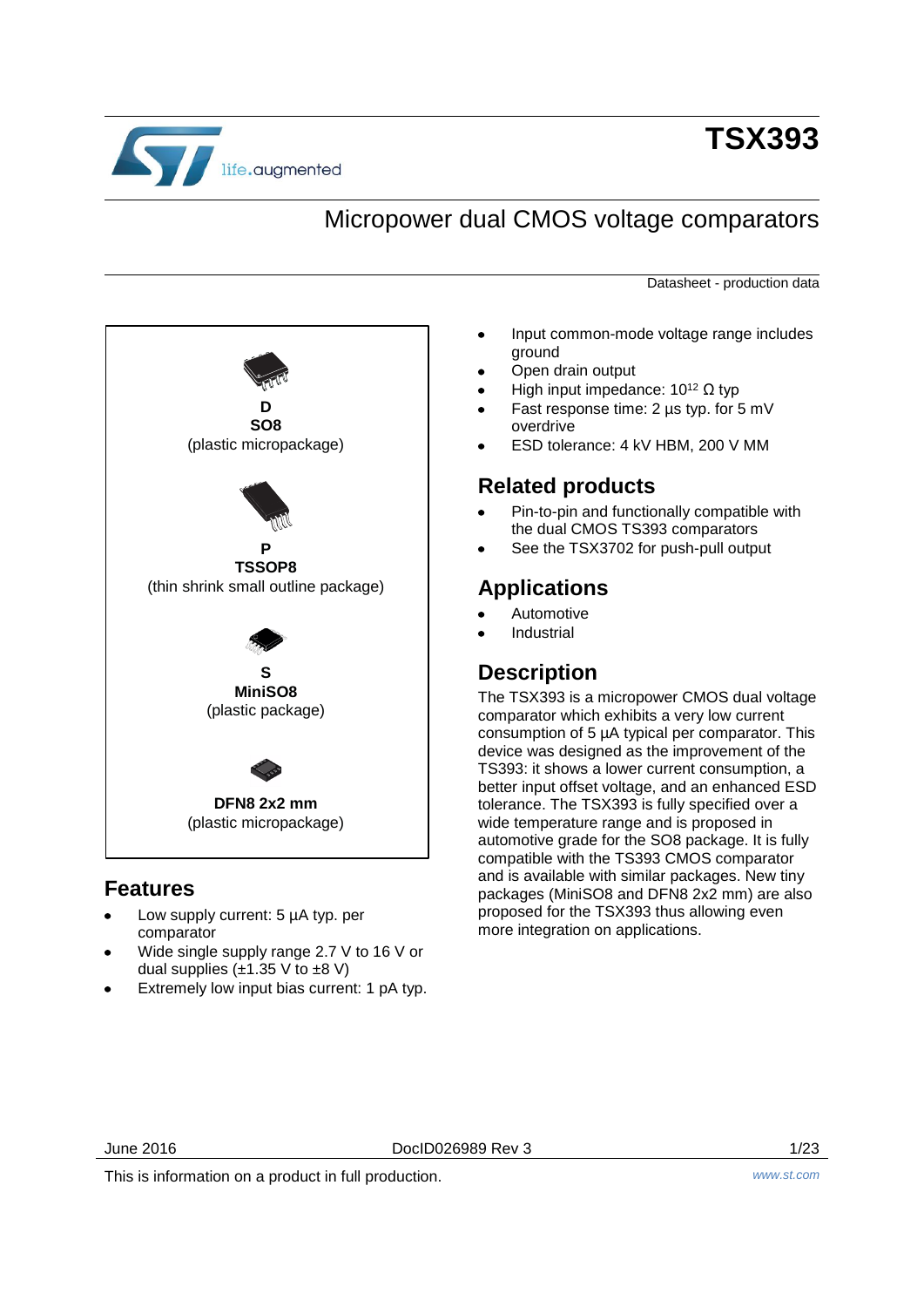## **Contents**

| 1              |     |    |
|----------------|-----|----|
| $\mathbf{2}$   |     |    |
| 3              |     |    |
| 4              |     |    |
| 5              |     |    |
| 6              |     |    |
| $\overline{7}$ |     |    |
|                | 7.1 |    |
|                | 7.2 |    |
|                | 7.3 |    |
|                | 7.4 |    |
| 8              |     |    |
| 9              |     | 22 |

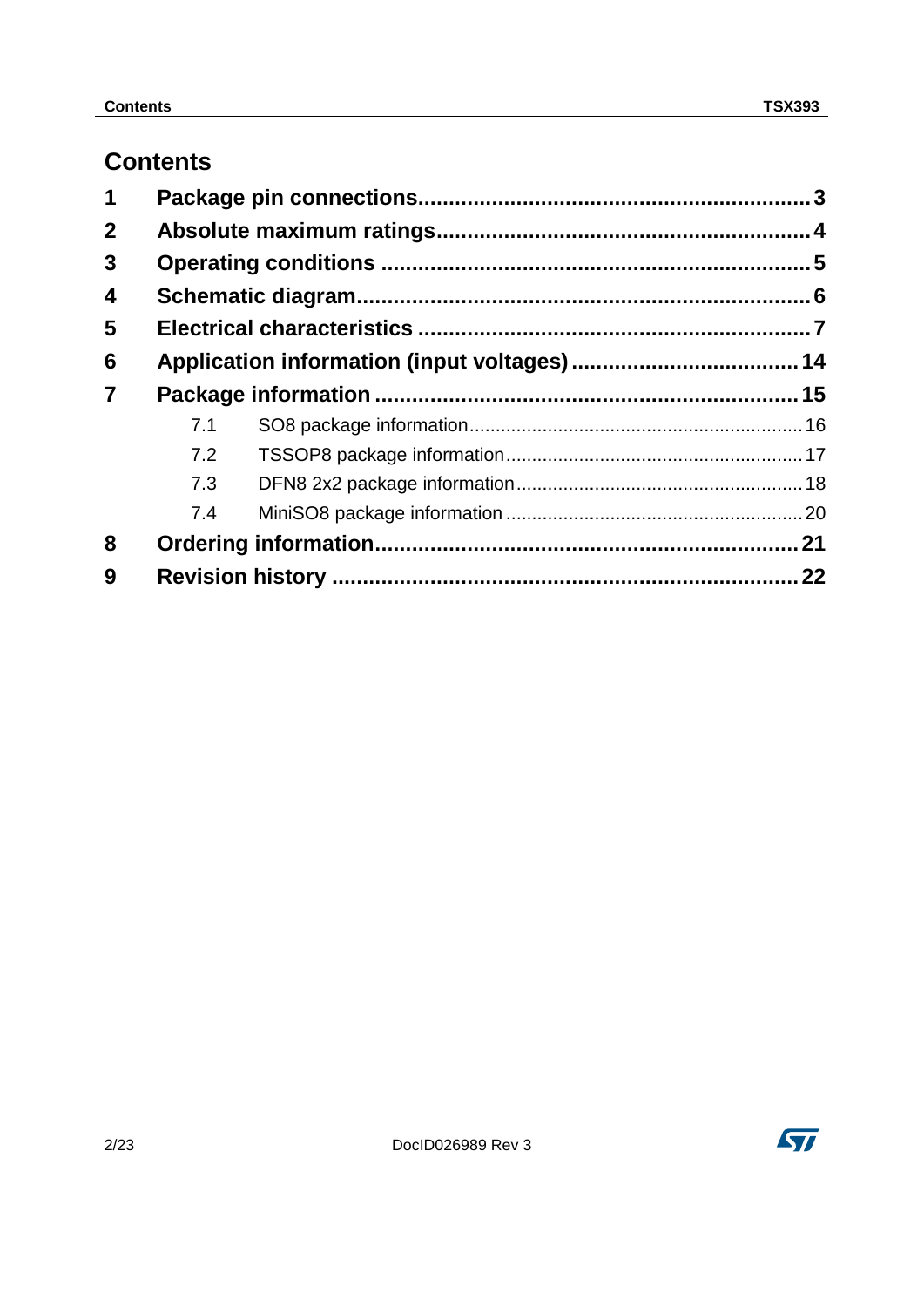## **1 Package pin connections**

## **Figure 1: Pin connections top view**

<span id="page-2-0"></span>

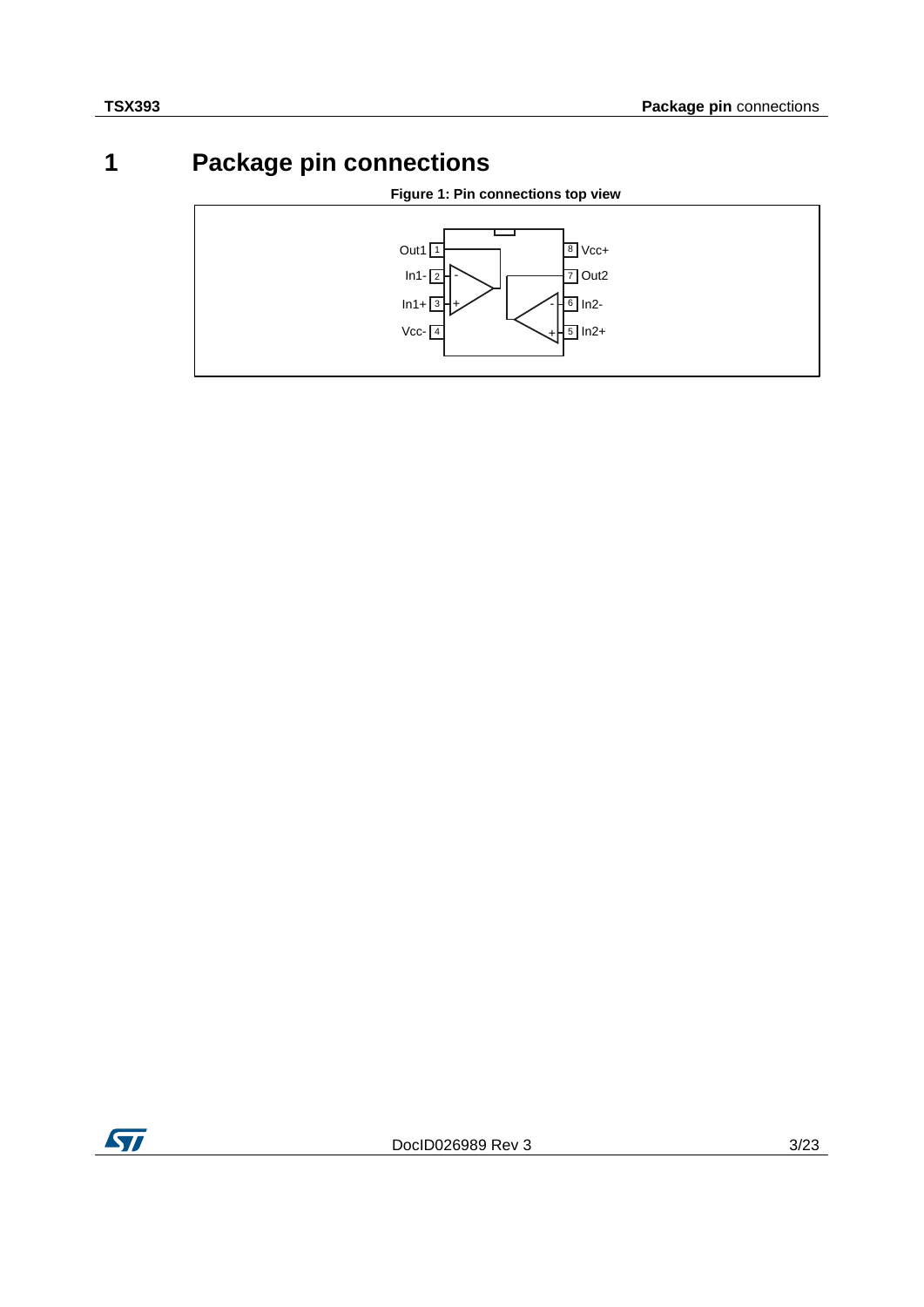## **2 Absolute maximum ratings**

**Table 1: Absolute maximum ratings (AMR)**

<span id="page-3-0"></span>

| <b>Symbol</b>        | <b>Parameter</b>                                       | <b>Value</b>    | Unit         |      |
|----------------------|--------------------------------------------------------|-----------------|--------------|------|
| $Vcc+$               | Supply voltage (1)                                     |                 | 18           |      |
| $V_{\text{id}}$      | Differential input voltage (2)                         | ±18             | $\vee$       |      |
| $V_{\text{in}}$      | Input voltage (3)                                      |                 | $-0.3$ to 18 |      |
| $V_{\rm o}$          | Output voltage                                         |                 | 18           |      |
| $\mathsf{I}^{\circ}$ | Output current                                         | 20              | mA           |      |
| IF                   | Forward current in ESD protection diodes on inputs (4) | 50              |              |      |
| $T_{j}$              | Maximum junction temperature                           | 150             | °C           |      |
|                      | Thermal resistance junction to ambient (5)             | SO <sub>8</sub> | 125          | °C/W |
|                      |                                                        | TSSOP8          | 120          |      |
| $R_{\text{thja}}$    |                                                        | MiniSO8         | 190          |      |
|                      |                                                        | <b>DFN8 2x2</b> | 115          |      |
| $T_{\text{stg}}$     | Storage temperature range                              |                 | $-65$ to 150 | °C   |
|                      | HBM: human body model (6)                              |                 | 4000         |      |
| <b>ESD</b>           | MM: machine model (7)                                  | 200             | $\vee$       |      |
|                      | CDM: charged device model (8)                          | 1500            |              |      |
|                      | Latch-up immunity                                      |                 | 200          | mA   |

### **Notes:**

<span id="page-3-1"></span>(1)All voltage values, except the differential voltage, are with respect to network ground terminal

<span id="page-3-2"></span><sup>(2)</sup>Differential voltages are the non-inverting input terminal with respect to the inverting input terminal

<span id="page-3-3"></span><sup>(3)</sup>Excursions of input voltages may exceed the power supply level. As long as the common mode voltage (Vicm = (Vin+) + (Vin-)/2) remains within the specified range, the comparator provides a stable output state. However, the maximum current of the input stage, through the ESD diodes (IF), must be strictly observed.

<span id="page-3-4"></span>(4)Guaranteed by design

<span id="page-3-5"></span>(5)Short-circuits can cause excessive heating and destructive dissipation. Values are typical.

<span id="page-3-6"></span>(6)According to JEDEC standard JESD22-A114F

<span id="page-3-7"></span>(7)According to JEDEC standard JESD22-A115A

<span id="page-3-8"></span>(8)According to ANSI/ESD STM5.3.1

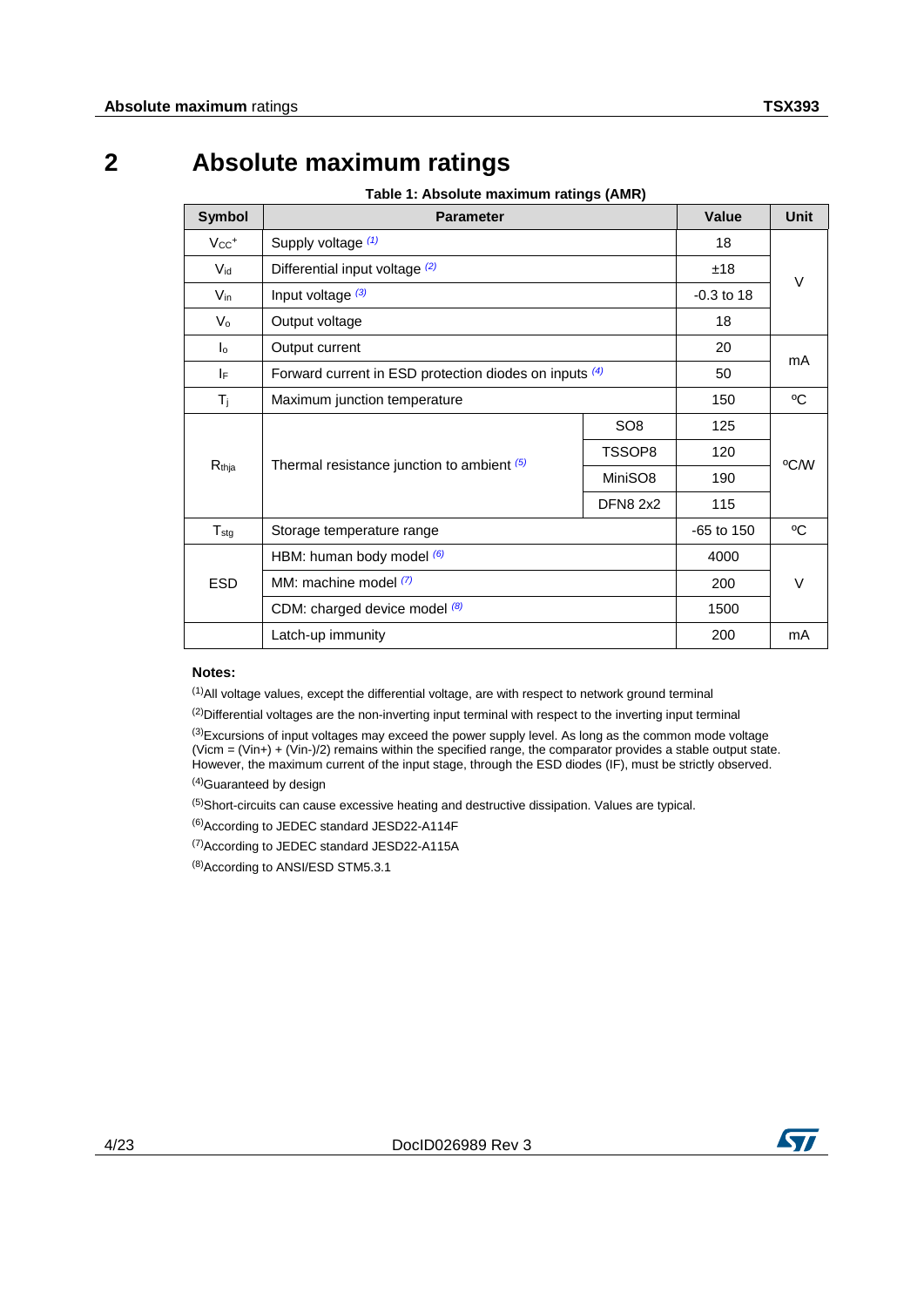# **3 Operating conditions**

### **Table 2: Operating conditions**

<span id="page-4-0"></span>

| Symbol                      | <b>Parameter</b>                                         | Value                   | Unit |
|-----------------------------|----------------------------------------------------------|-------------------------|------|
| $Vec^{+}$                   | Supply voltage                                           | 2.7 to 16               |      |
|                             | Common mode input voltage range                          | 0 to $(V_{CC}^+)$ - 1.5 |      |
| $\mathsf{V}_{\mathsf{icm}}$ | $T_{\text{min}} \leq T_{\text{amb}} \leq T_{\text{max}}$ | 0 to $(Vcc+) - 2$       |      |
| l oper                      | Operating free-air temperature range                     | $-40$ to 125            | ٥C   |

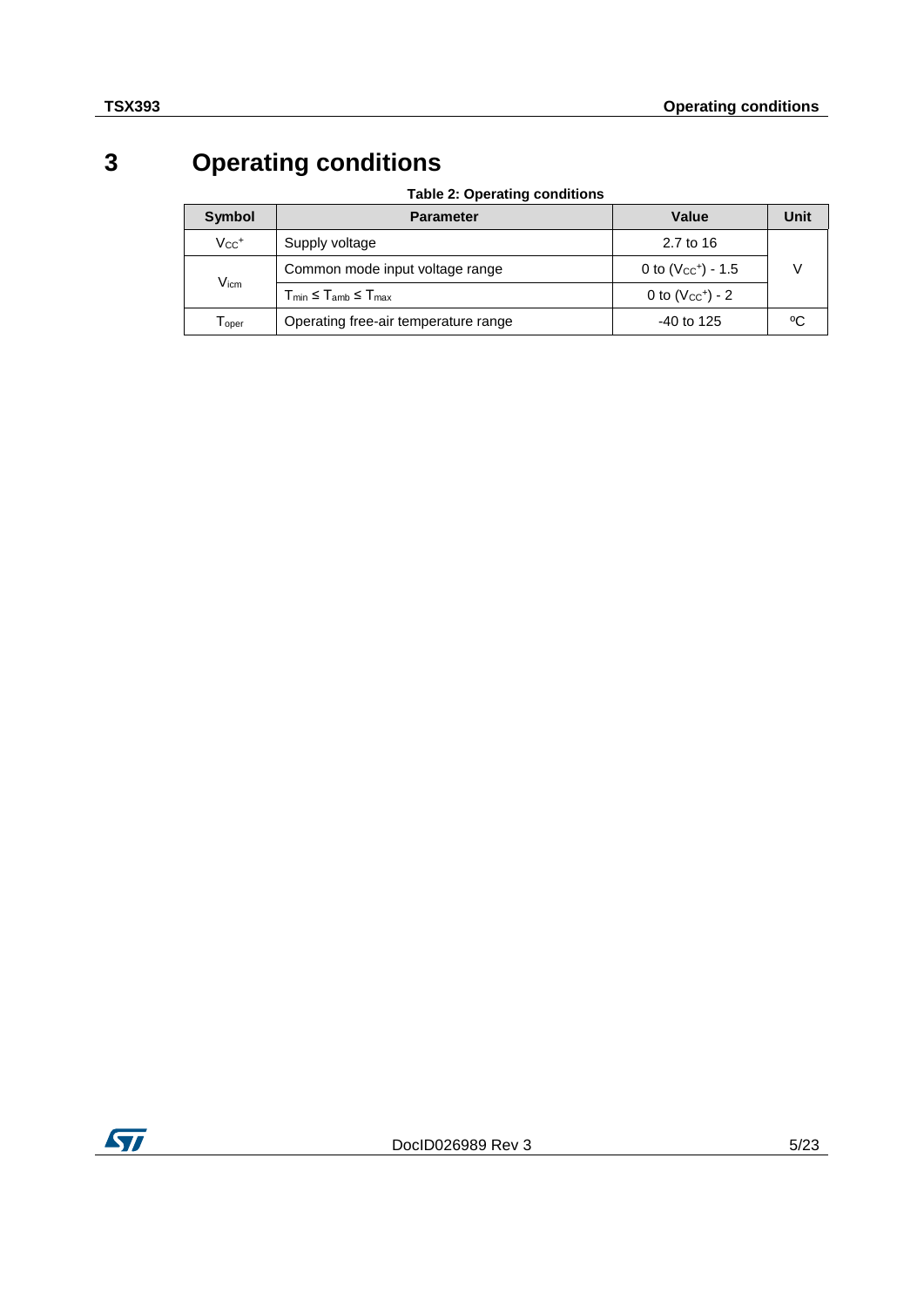## **4 Schematic diagram**

<span id="page-5-1"></span><span id="page-5-0"></span>

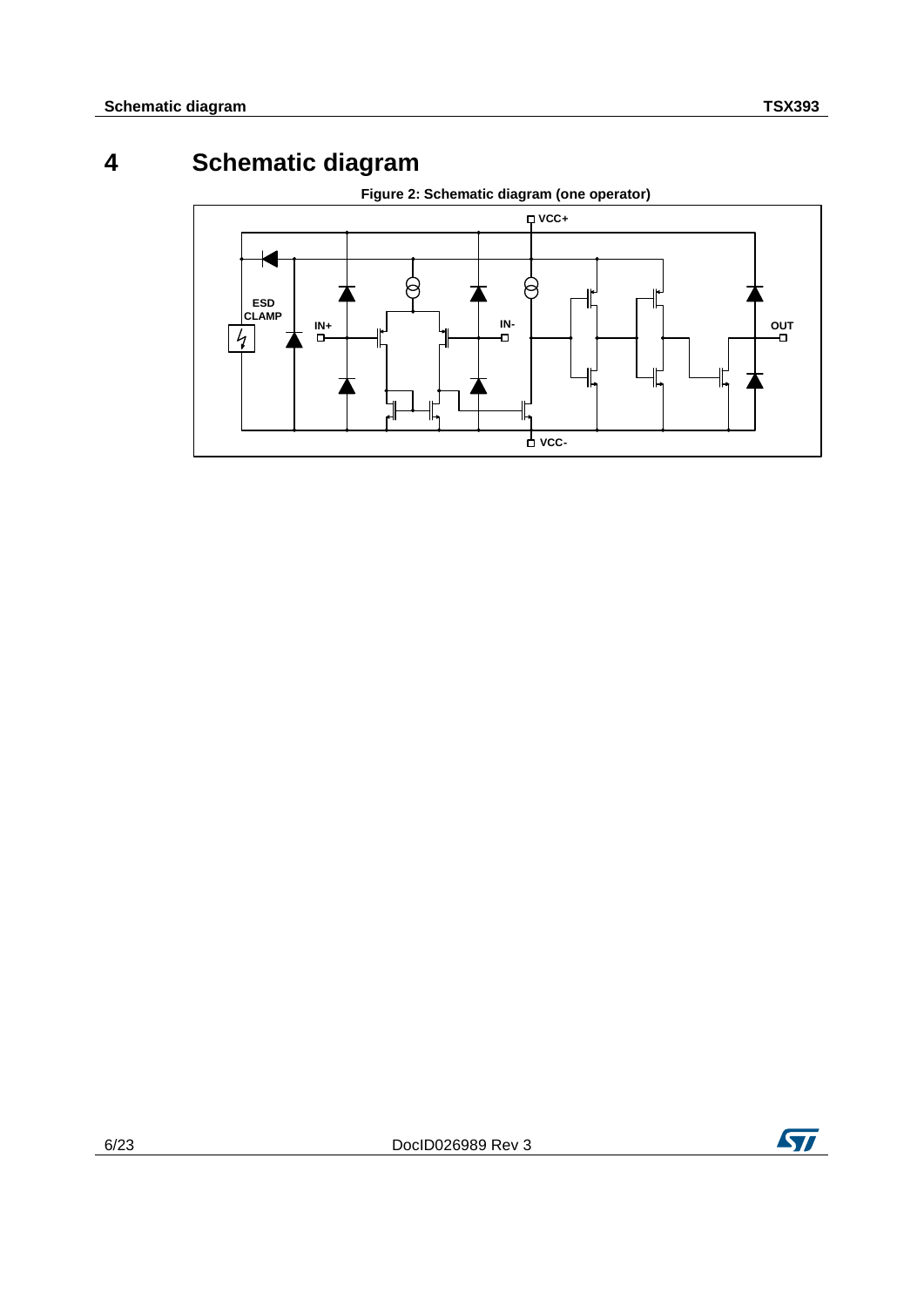# **5 Electrical characteristics**

### <span id="page-6-3"></span>**Table 3: VCC+ = 3 V, VCC- = 0 V, Tamb = 25 ºC (unless otherwise specified)**

<span id="page-6-4"></span><span id="page-6-0"></span>

| <b>Symbol</b>    | <b>Parameter</b>               | <b>Condition</b>                                                                                | Min. | Typ.         | Max.           | Unit |  |
|------------------|--------------------------------|-------------------------------------------------------------------------------------------------|------|--------------|----------------|------|--|
|                  |                                | $V_{\text{icm}} = 0 V$                                                                          | -5   | 0.1          | 5              |      |  |
| $V_{i0}$         | Input offset voltage $(1)$     | $T_{min} \leq T_{amb} \leq T_{max}$                                                             | -6   |              | 6              | mV   |  |
|                  |                                | $V_{\text{icm}} = V_{\text{CC}}/2$                                                              |      | 1            | 10             |      |  |
| <u>lio</u>       | Input offset current (2)       | $T_{min} \leq T_{amb} \leq T_{max}$                                                             |      |              | 600            |      |  |
|                  |                                | $V_{icm} = V_{CC}/2$                                                                            |      | 1            | 10             | pA   |  |
| l <sub>ib</sub>  | Input bias current (2)         | $T_{min} \leq T_{amb} \leq T_{max}$                                                             |      |              | 1200           |      |  |
|                  |                                | $V_{icm} = 0$ to $(V_{CC}^+) - 1.5$ V                                                           | 58   | 73           |                |      |  |
| <b>CMR</b>       | Common-mode<br>rejection ratio | $V_{\text{icm}} = 0$ to $(V_{\text{CC}}^+)$ - 2 V,<br>$T_{min} \leq T_{amb} \leq T_{max}$       | 55   |              |                | dB   |  |
|                  | Supply voltage                 | $Vcc+ = 3 V to 5 V, Vicm = Vcc/2$                                                               | 69   | 88           |                |      |  |
| <b>SVR</b>       | rejection ratio                | $T_{min} \leq T_{amb} \leq T_{max}$                                                             | 69   |              |                |      |  |
|                  | High-level output              | $V_{id} = 1 V$ , $V_{OH} = 3 V$                                                                 |      | $\mathbf{1}$ | 40             |      |  |
| Iон              | voltage                        | $T_{min} \leq T_{amb} \leq T_{max}$                                                             |      |              | 1000           | nA   |  |
| VOL              | Low-level output               | $V_{id} = -1 V$ , $I_{OL} = 4 mA$                                                               |      | 300          | 400            | mV   |  |
|                  | voltage                        | $T_{min} \leq T_{amb} \leq T_{max}$                                                             |      |              | 600            |      |  |
|                  |                                | No load, outputs low                                                                            |      | 5            | 6              |      |  |
| $_{\rm lcc}$     | Supply current per             | $T_{\text{min}} \leq T_{\text{amb}} \leq T_{\text{max}}$                                        |      |              | $\overline{7}$ |      |  |
|                  | comparator                     | No load, outputs high                                                                           |      | 8            | 9              | μA   |  |
|                  |                                | $T_{min} \leq T_{amb} \leq T_{max}$                                                             |      |              | 11             |      |  |
|                  | Response time low to           | $V_{\text{icm}} = 0$ V, f = 10 kHz, R <sub>L</sub> = 5.1 kΩ,<br>$C_L = 50$ pF, overdrive = 5 mV |      | 2.5          |                |      |  |
| t <sub>PLH</sub> | high                           | Overdrive = $100 \text{ mV}$                                                                    |      | 0.53         | 0.65           |      |  |
|                  |                                | $T_{min} \leq T_{amb} \leq T_{max}$                                                             |      |              | 0.7            |      |  |
|                  | Response time high to          | $V_{icm}$ = 0 V, f = 10 kHz, R <sub>L</sub> = 5.1 kΩ,<br>$C_L = 50$ pF, overdrive = 5 mV        |      | 2.0          |                | μs   |  |
| t <sub>PHL</sub> | low                            | Overdrive = $100 \text{ mV}$                                                                    |      | 0.4          | 0.6            |      |  |
|                  |                                | $T_{min} \leq T_{amb} \leq T_{max}$                                                             |      |              | 0.65           |      |  |
| tf               | <b>Fall time</b>               | $f = 10$ kHz, $C_L = 50$ pF,<br>$R_L$ = 5.1 k $\Omega$ , overdrive 50 mV                        |      | 39           |                | ns   |  |

### **Notes:**

<span id="page-6-5"></span><span id="page-6-2"></span><span id="page-6-1"></span> $(1)$ The specified offset voltage is the maximum value required to drive the output up to 2.5 V or down to 0.3 V (2)Guaranteed by design

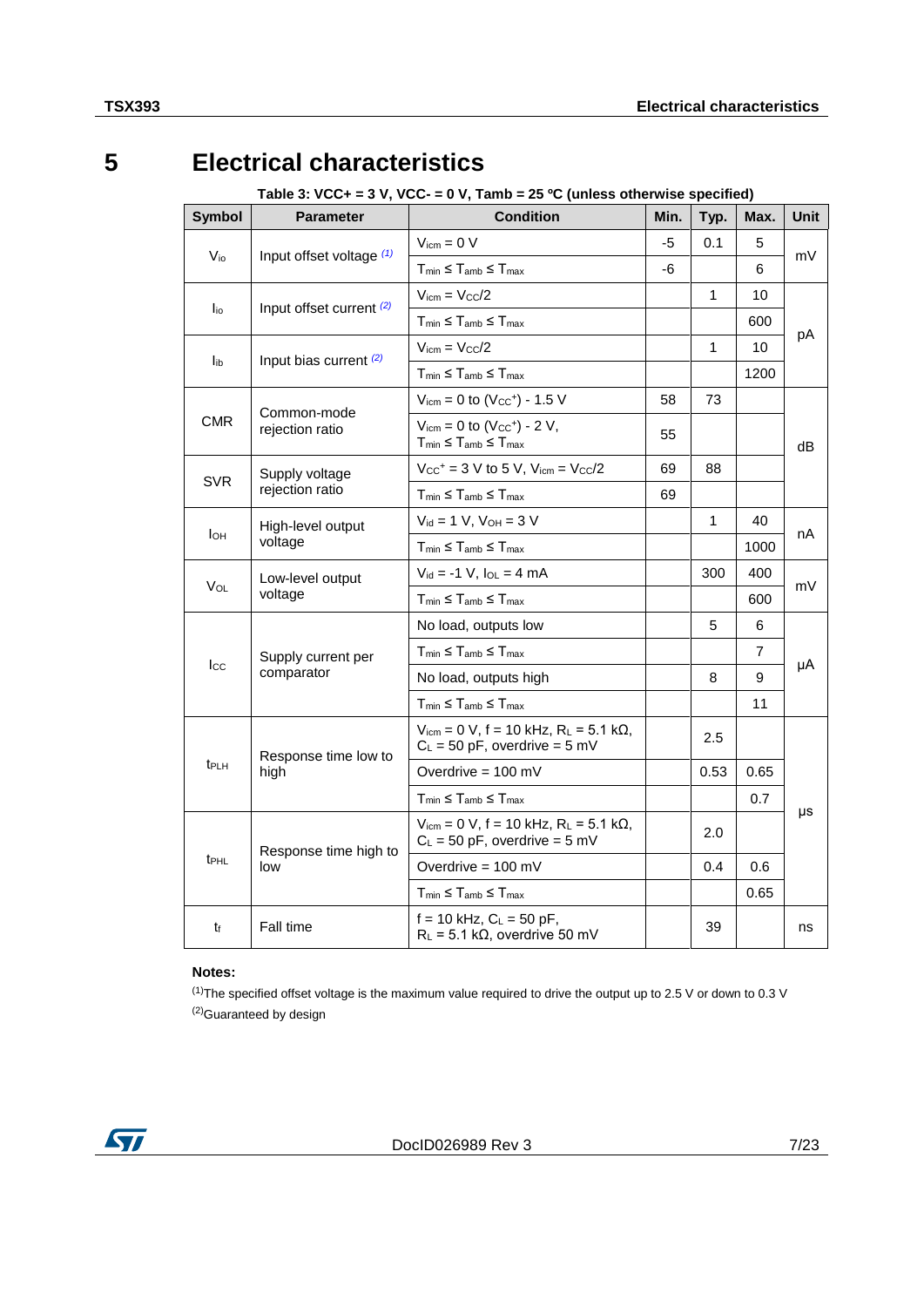### **Electrical characteristics TSX393**

| <b>Symbol</b>    | - , <b>.</b><br><b>Parameter</b> | $50 - 6$ v, runno – 20 O (unicas otherwise specifica)<br><b>Condition</b>                                      | Min. | Typ.         | Max.    | Unit |
|------------------|----------------------------------|----------------------------------------------------------------------------------------------------------------|------|--------------|---------|------|
|                  |                                  | $V_{\text{icm}} = V_{\text{CC}}/2$                                                                             | $-5$ | 0.1          | 5       |      |
| $V_{i0}$         | Input offset voltage (1)         | $T_{min} \leq T_{amb} \leq T_{max}$                                                                            | -6   |              | 6       | mV   |
|                  |                                  | $V_{\text{icm}} = V_{\text{C}} c / 2$                                                                          |      | $\mathbf{1}$ | 10      |      |
| l <sub>io</sub>  | Input offset current (2)         | $T_{min} \leq T_{amb} \leq T_{max}$                                                                            |      |              | 600     |      |
|                  |                                  | $V_{\text{icm}} = V_{\text{CC}}/2$                                                                             |      | $\mathbf{1}$ | 10      | рA   |
| l <sub>ib</sub>  | Input bias current $(2)$         | $T_{min} \leq T_{amb} \leq T_{max}$                                                                            |      |              | 1200    |      |
|                  |                                  | $V_{\text{icm}} = 0$ to $(V_{\text{CC}}^{+}) - 1.5$ V                                                          | 66   | 85           |         |      |
| <b>CMR</b>       | Common-mode<br>rejection ratio   | $V_{\text{icm}} = 0$ to $(V_{\text{CC}}^+)$ - 2 V,<br>$T_{\text{min}} \leq T_{\text{amb}} \leq T_{\text{max}}$ | 65   |              |         | dB   |
|                  | Supply voltage                   | $V_{CC}$ <sup>+</sup> = 5 V to 10 V, $V_{icm}$ = $V_{CC}/2$                                                    | 71   | 89           |         |      |
| <b>SVR</b>       | rejection ratio                  | $T_{min} \leq T_{amb} \leq T_{max}$                                                                            | 70   |              |         |      |
|                  | High-level output                | $V_{id} = 1 V$ , $V_{OH} = 5 V$                                                                                |      | $\mathbf{1}$ | 40      |      |
| Iон              | voltage                          | $T_{min} \leq T_{amb} \leq T_{max}$                                                                            |      |              | 1000    | nА   |
|                  | Low-level output                 | $V_{id} = -1 V$ , $I_{OL} = 4 mA$                                                                              |      | 180          | 250     |      |
| Vol              | voltage                          | $T_{min} \leq T_{amb} \leq T_{max}$                                                                            |      |              | 400     | mV   |
|                  | Supply current per<br>comparator | No load, outputs low                                                                                           |      | 5            | 8       | μA   |
|                  |                                  | $T_{min} \leq T_{amb} \leq T_{max}$                                                                            |      |              | 9       |      |
| $_{\text{lcc}}$  |                                  | No load, outputs high                                                                                          |      | 9            | 10      |      |
|                  |                                  | $T_{min} \leq T_{amb} \leq T_{max}$                                                                            |      |              | 11      |      |
|                  |                                  | $V_{\text{icm}} = 0$ V, f = 10 kHz, R <sub>L</sub> = 5.1 kΩ,<br>$C_L = 50$ pF, overdrive = 5 mV                |      | 2.5          |         |      |
|                  |                                  | Overdrive = $10 \text{ mV}$                                                                                    |      | 1.6          |         |      |
|                  |                                  | Overdrive = $20 \text{ mV}$                                                                                    |      | 1.0          |         |      |
| t <sub>PLH</sub> | Response time low to             | Overdrive = $40 \text{ mV}$                                                                                    |      | 0.7          |         |      |
|                  | high                             | Overdrive = $100 \text{ mV}$                                                                                   |      | 0.52         | 0.6     |      |
|                  |                                  | $T_{min} \leq T_{amb} \leq T_{max}$                                                                            |      |              | 0.7     |      |
|                  |                                  | TTL input $(3)$                                                                                                |      | 0.55         | 0.7     |      |
|                  |                                  | $T_{min} \leq T_{amb} \leq T_{max}$                                                                            |      |              | 0.75    |      |
|                  |                                  | $V_{\text{icm}} = 0$ V, f = 10 kHz, R <sub>L</sub> = 5.1 kΩ,<br>$C_L = 50$ pF, overdrive = 5 mV                |      | 2.8          |         | μs   |
|                  |                                  | Overdrive = $10 \text{ mV}$                                                                                    |      | 1.8          |         |      |
|                  |                                  | Overdrive = $20$ mV                                                                                            |      | 1.0          |         |      |
| t <sub>PHL</sub> | Response time high               | Overdrive = $40 \text{ mV}$                                                                                    |      | 0.7          |         |      |
|                  | to low                           | Overdrive = $100 \text{ mV}$                                                                                   |      | 0.46         | $0.6\,$ |      |
|                  |                                  | $T_{min} \leq T_{amb} \leq T_{max}$                                                                            |      |              | 0.7     |      |
|                  |                                  | TTL input $(3)$                                                                                                |      | 0.30         | 0.40    |      |
|                  |                                  | $T_{min} \leq T_{amb} \leq T_{max}$                                                                            |      |              | 0.50    |      |

<span id="page-7-0"></span>**Table 4: VCC+ = 5 V, VCC- = 0 V, Tamb = 25 ºC (unless otherwise specified)**

8/23 DocID026989 Rev 3

<span id="page-7-1"></span>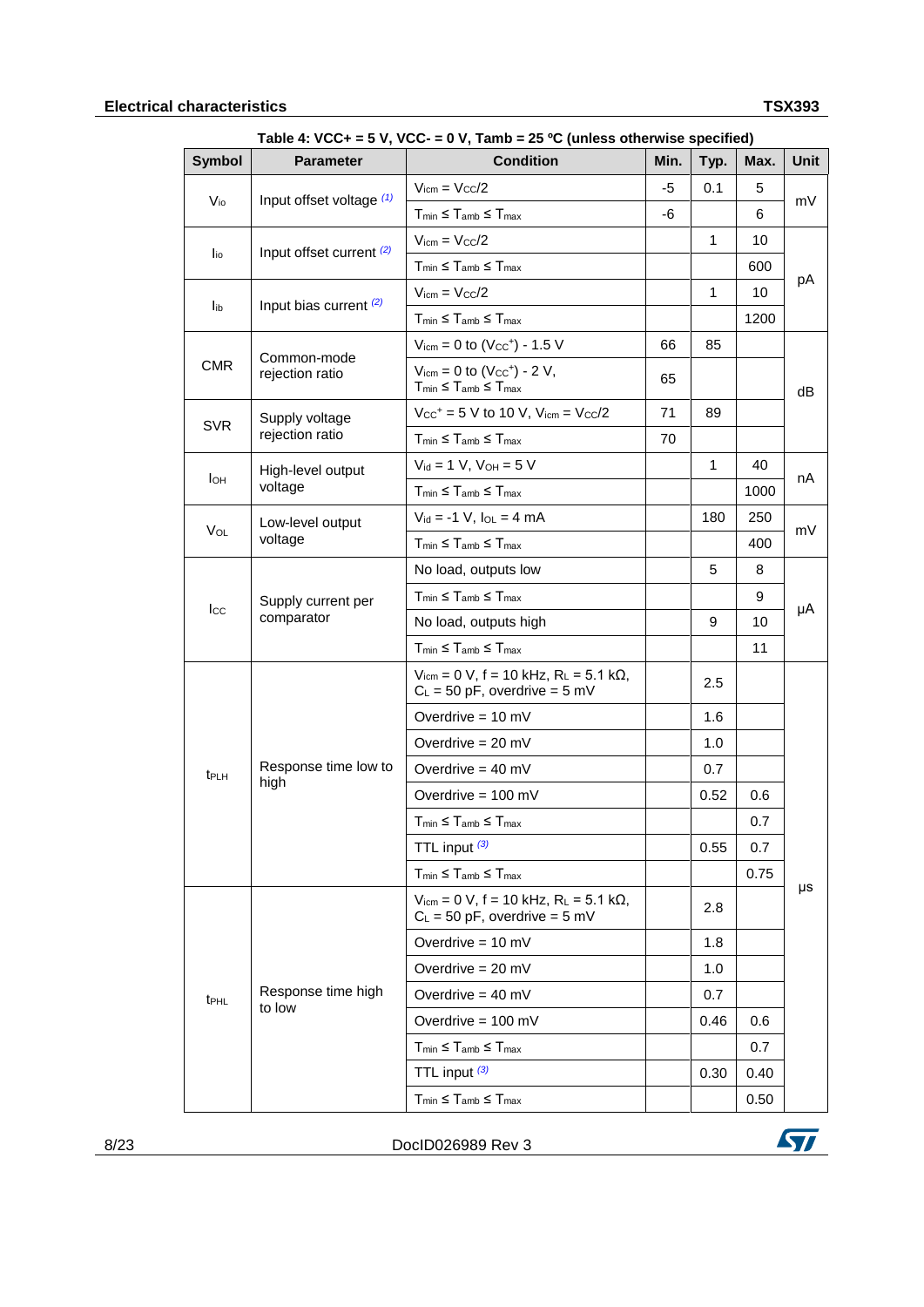### **TSX393 Electrical characteristics**

| <b>Symbol</b> | <b>Parameter</b> | <b>Condition</b>                                                         | Min. | Typ. | Max. | Unit |
|---------------|------------------|--------------------------------------------------------------------------|------|------|------|------|
|               | Fall time        | $f = 10$ kHz, $C_L = 50$ pF,<br>$R_L$ = 5.1 k $\Omega$ , overdrive 50 mV |      | 30   |      | ns   |

### **Notes:**

<span id="page-8-0"></span> $(1)$ The specified offset voltage is the maximum value required to drive the output up to 4.5 V or down to 0.3 V

<span id="page-8-1"></span>(2)Guaranteed by design

<span id="page-8-3"></span><span id="page-8-2"></span><sup>(3)</sup>A step from 0 V to 3 V is applied on one input while the other is fixed at 1.4 V. Response time is the time interval between the application of the input voltage step and the moment the output voltage reaches 50 % of its final value.

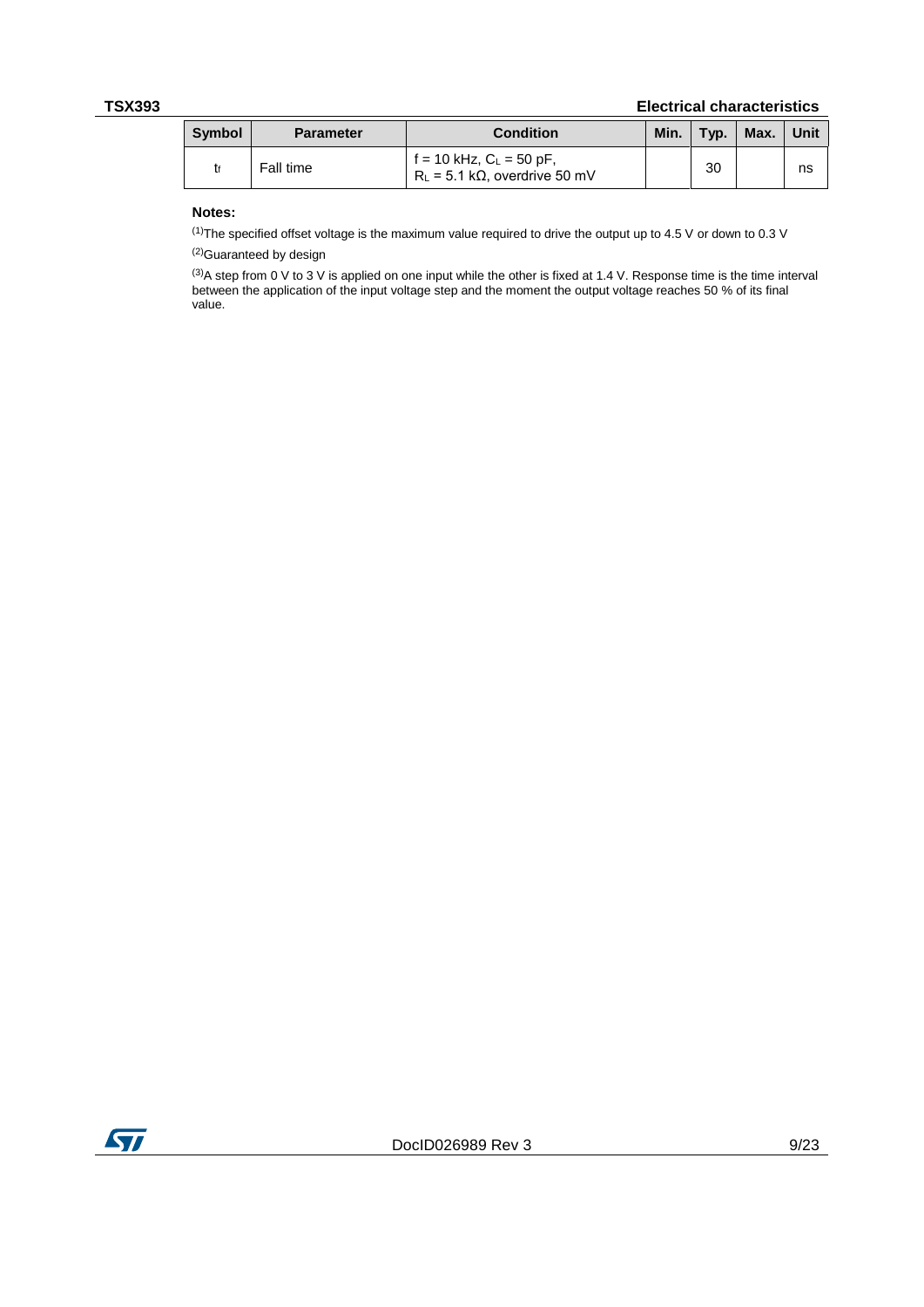### **Electrical characteristics TSX393**

| Table 5: VCC+ = 16 V, VCC- = 0 V, Tamb = 25 °C (unless otherwise specified) |                                  |                                                                                                                   |      |                |      |      |  |
|-----------------------------------------------------------------------------|----------------------------------|-------------------------------------------------------------------------------------------------------------------|------|----------------|------|------|--|
| <b>Symbol</b>                                                               | <b>Parameter</b>                 | <b>Condition</b>                                                                                                  | Min. | Typ.           | Max. | Unit |  |
| $V_{i0}$                                                                    | Input offset voltage (1)         | $V_{icm} = V_{CC}/2$                                                                                              | -5   | 0.1            | 5    | mV   |  |
|                                                                             |                                  | $T_{min} \leq T_{amb} \leq T_{max}$                                                                               | -6   |                | 6    |      |  |
| $I_{\text{io}}$                                                             | Input offset current (2)         | $V_{\text{icm}} = V_{\text{CC}}/2$                                                                                |      | 1              | 10   |      |  |
|                                                                             |                                  | $T_{min} \leq T_{amb} \leq T_{max}$                                                                               |      |                | 600  |      |  |
|                                                                             | Input bias current $(2)$         | $V_{icm} = V_{CC}/2$                                                                                              |      | 1              | 10   | рA   |  |
| lib                                                                         |                                  | $T_{min} \leq T_{amb} \leq T_{max}$                                                                               |      |                | 1200 |      |  |
|                                                                             |                                  | $V_{icm} = 0$ to $(V_{CC}^+) - 1.5$ V                                                                             | 72   | 90             |      |      |  |
| <b>CMR</b>                                                                  | Common-mode<br>rejection ratio   | $V_{\text{icm}} = 0$ to $(V_{\text{CC}}^+)$ - 2 V,<br>$T_{min} \leq T_{amb} \leq T_{max}$                         | 70   |                |      | dB   |  |
|                                                                             | Supply voltage                   | $V_{CC}$ <sup>+</sup> = 5 V to 16 V, $V_{icm}$ = $V_{CC}/2$                                                       | 73   | 90             |      |      |  |
| <b>SVR</b>                                                                  | rejection ratio                  | $T_{min} \leq T_{amb} \leq T_{max}$                                                                               | 72   |                |      |      |  |
|                                                                             | High-level output                | $V_{id} = 1 V$ , $V_{OH} = 16 V$                                                                                  |      | $\mathbf{1}$   | 40   |      |  |
| Iон                                                                         | voltage                          | $T_{min} \leq T_{amb} \leq T_{max}$                                                                               |      |                | 1000 | nA   |  |
|                                                                             | Low-level output                 | $V_{id} = -1 V$ , $I_{OL} = 4 mA$                                                                                 |      | 90             | 150  |      |  |
| $V_{OL}$                                                                    | voltage                          | $T_{min} \leq T_{amb} \leq T_{max}$                                                                               |      |                | 250  | mV   |  |
|                                                                             | Supply current per<br>comparator | No load, outputs low                                                                                              |      | $\overline{7}$ | 9    | μA   |  |
|                                                                             |                                  | $T_{min} \leq T_{amb} \leq T_{max}$                                                                               |      |                | 10   |      |  |
| <b>I</b> cc                                                                 |                                  | No load, outputs high                                                                                             |      | 11             | 13   |      |  |
|                                                                             |                                  | $T_{min} \leq T_{amb} \leq T_{max}$                                                                               |      |                | 14   |      |  |
|                                                                             |                                  | $V_{\text{icm}} = 0 \text{ V}$ , f = 10 kHz, R <sub>L</sub> = 5.1 k $\Omega$ ,<br>$C_L$ = 50 pF, overdrive = 5 mV |      | 2.3            |      |      |  |
|                                                                             |                                  | Overdrive = $10 \text{ mV}$                                                                                       |      | 1.5            |      |      |  |
| t <sub>PLH</sub>                                                            | Response time low to             | Overdrive $= 20$ mV                                                                                               |      | 1.0            |      |      |  |
|                                                                             | high                             | Overdrive = $40 \text{ mV}$                                                                                       |      | 0.7            |      |      |  |
|                                                                             |                                  | Overdrive = $100 \text{ mV}$                                                                                      |      | 0.55           | 0.65 |      |  |
|                                                                             |                                  | $T_{min} \leq T_{amb} \leq T_{max}$                                                                               |      |                | 0.70 |      |  |
|                                                                             |                                  | $V_{\text{icm}} = 0$ V, f = 10 kHz, R <sub>L</sub> = 5.1 kΩ,<br>$C_L = 50$ pF, overdrive = 5 mV                   |      | 2.4            |      | μs   |  |
|                                                                             |                                  | Overdrive = $10 \text{ mV}$                                                                                       |      | 1.6            |      |      |  |
| <b>t</b> <sub>PHL</sub>                                                     | Response time high               | Overdrive = $20 \text{ mV}$                                                                                       |      | 1.0            |      |      |  |
|                                                                             | to low                           | Overdrive = $40 \text{ mV}$                                                                                       |      | 0.7            |      |      |  |
|                                                                             |                                  | Overdrive = $100 \text{ mV}$                                                                                      |      | 0.55           | 0.70 |      |  |
|                                                                             |                                  | $T_{min} \leq T_{amb} \leq T_{max}$                                                                               |      |                | 0.75 |      |  |
| tf                                                                          | Fall time                        | $f = 10$ kHz, $C_L = 50$ pF,<br>$R_L$ = 5.1 k $\Omega$ , overdrive 50 mV                                          |      | 11             |      | ns   |  |

### **Notes:**

<span id="page-9-1"></span><span id="page-9-0"></span> $(1)$ The specified offset voltage is the maximum value required to drive the output up to 4.5 V or down to 0.3 V (2)Guaranteed by design

10/23 DocID026989 Rev 3

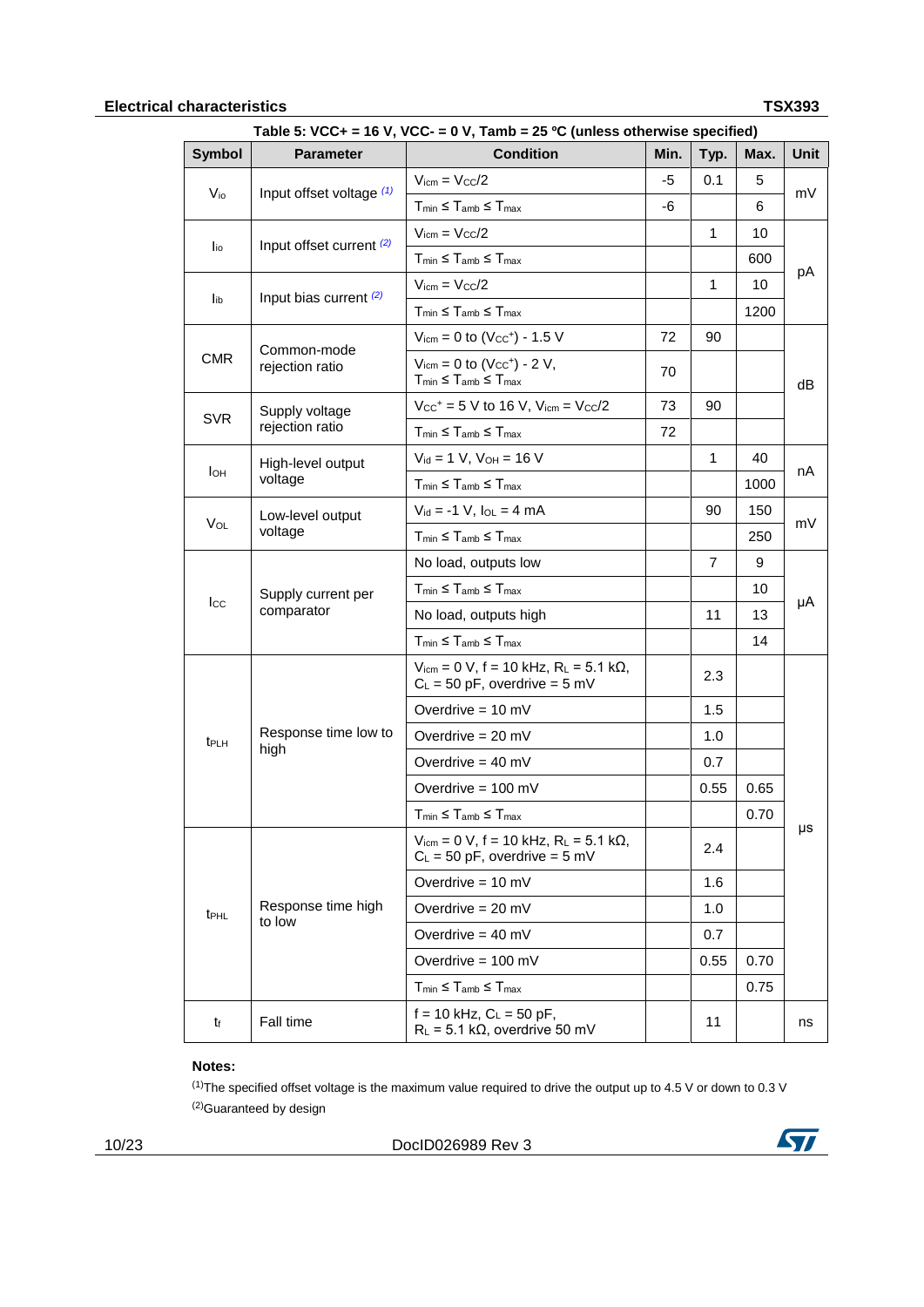**Figure 3: Current consumption vs. supply voltage, output high**



**Figure 4: Current consumption vs. supply voltage, output low**



**Figure 5: Current consumption vs. input common-mode voltage, output high**



**Figure 6: Current consumption vs. commonmode voltage, output low**



**Figure 7: Output leakage current vs. output voltage, VCC = 5 V** 



**Figure 8: Output leakage current vs. supply voltage, VCC = 5 V**



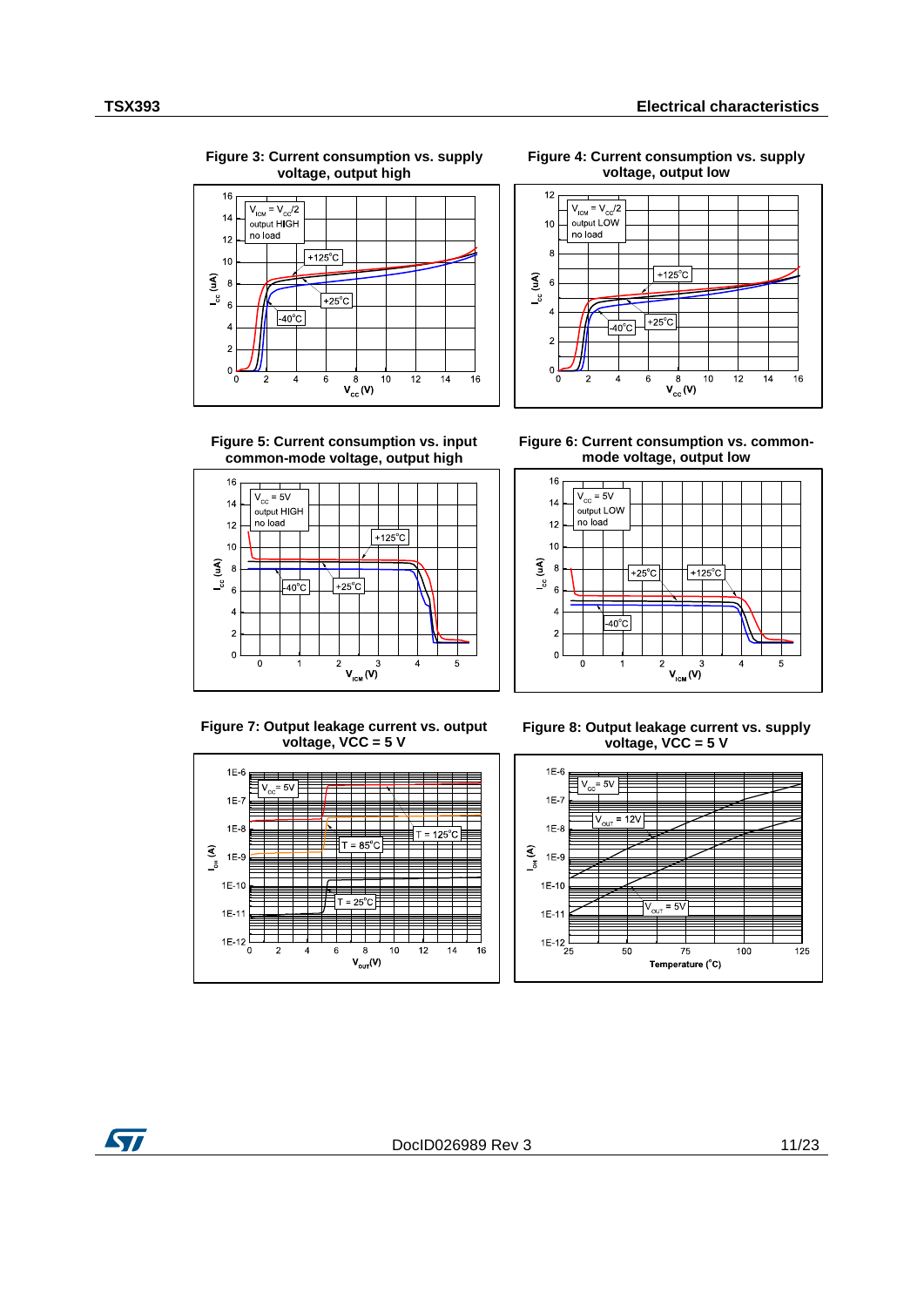**Figure 9: Output voltage drop vs. output sink current, VCC = 5 V**



**Figure 10: Output voltage drop vs. output sink current, VCC = 12 V**



**Figure 11: Input offset voltage distribution, VCC = 5 V**



<span id="page-11-0"></span>**Figure 12: Input current vs input voltage, VCC = 5 V**



**Figure 13: Propagation delay tPLH vs. input signal overdrive, VCC = 5 V**





 $3.0$  $V_{\text{cc}}$  = 5V  $V_{\text{ICM}} = 0V$  $2.5$  $\lceil \overline{T} = 125^{\circ} \text{C} \rceil$  $= 50nF$  $2.0$  $\Gamma_{\rm PLH}^{\rm (HS)}$ 1.5  $T =$  $25%$  $1<sup>c</sup>$  $0.5$ ⊿∩°∩.  $0<sub>0</sub>$ 100  $\overline{\overline{\vphantom{1}}\vphantom{1}}$  $V_{ov}(mV)$ 

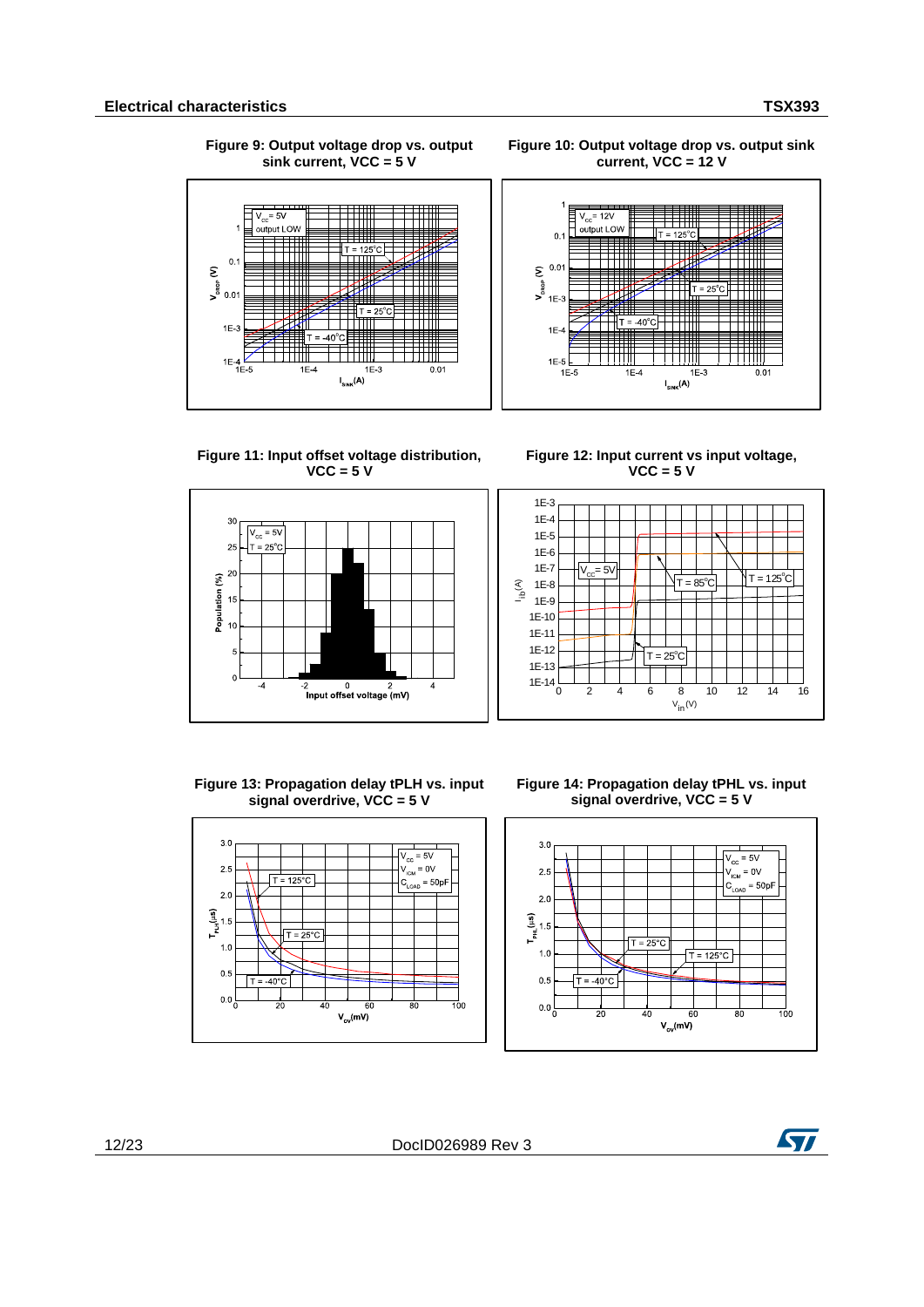### **Figure 15: Propagation delay tPLH vs. input signal overdrive, VCC = 5 V**







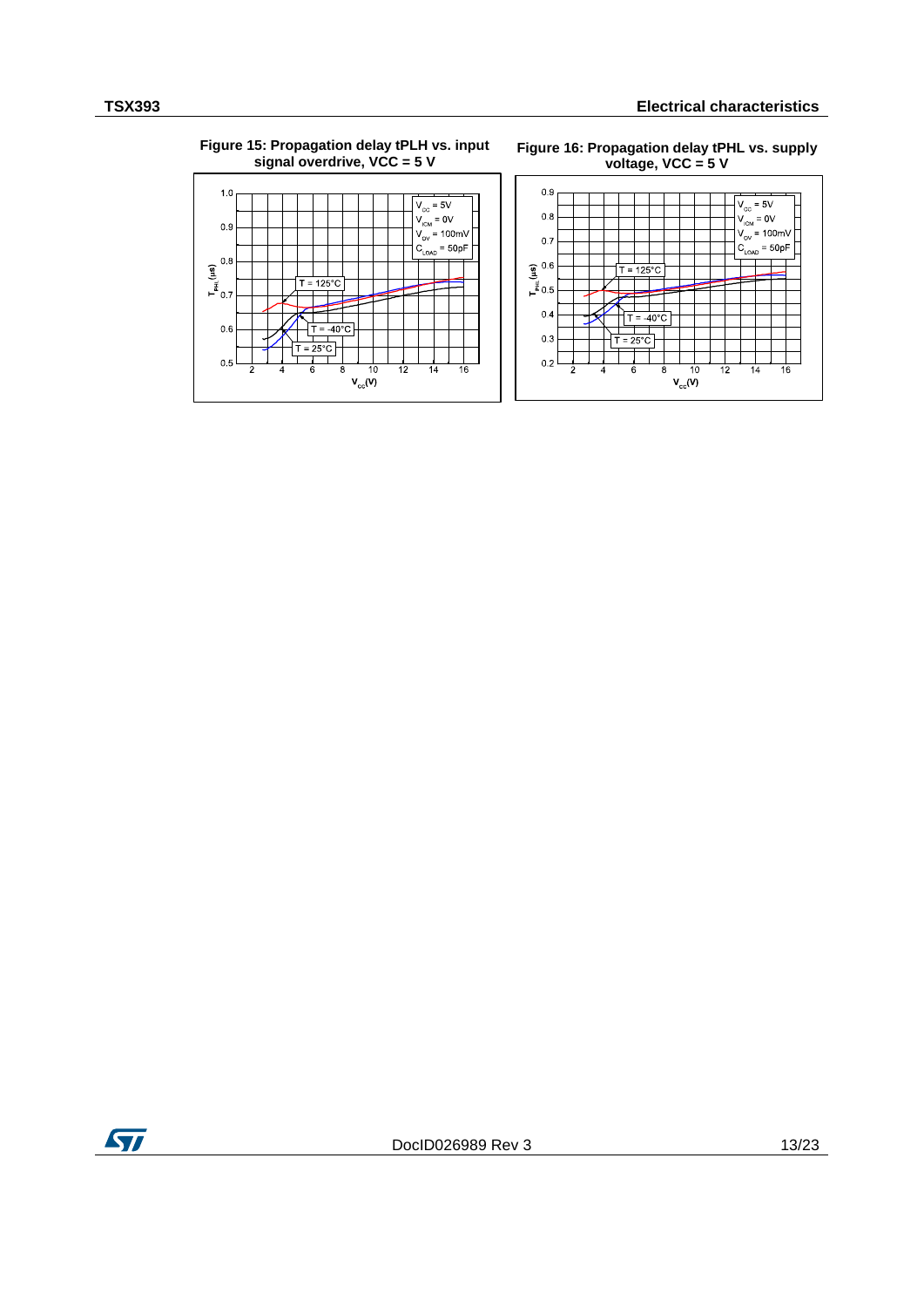## **6 Application information (input voltages)**

<span id="page-13-0"></span>The ESD strategy used in the TSX393 (and shown in *[Figure 2](#page-5-1)* allows input voltages from -0.3 V up to 16 V to be applied regardless of the V<sub>CC</sub>+ voltage. When V<sub>IN</sub> > V<sub>CC</sub>+ a leakage current goes from the input through the protection diode to the ESD clamp. This current is about 0.2 nA at 25 °C and about 250 nA at 125 °C. For a detailed input characteristic see *[Figure 12](#page-11-0)*. The device is designed to prevent phase reversal.

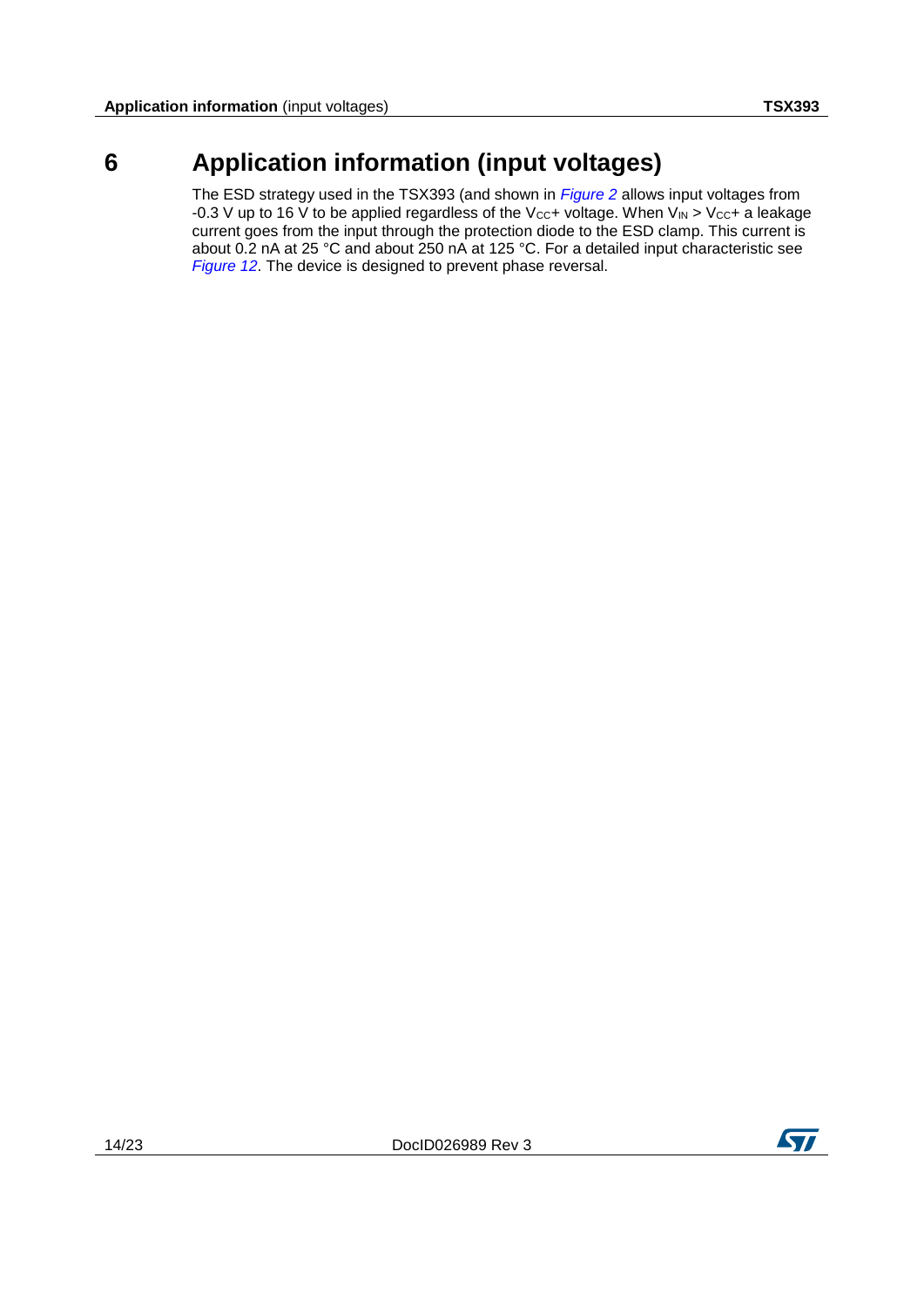## **7 Package information**

<span id="page-14-0"></span>In order to meet environmental requirements, ST offers these devices in different grades of ECOPACK® packages, depending on their level of environmental compliance. ECOPACK® specifications, grade definitions and product status are available at: *www.st.com*. ECOPACK<sup>®</sup> is an ST trademark.

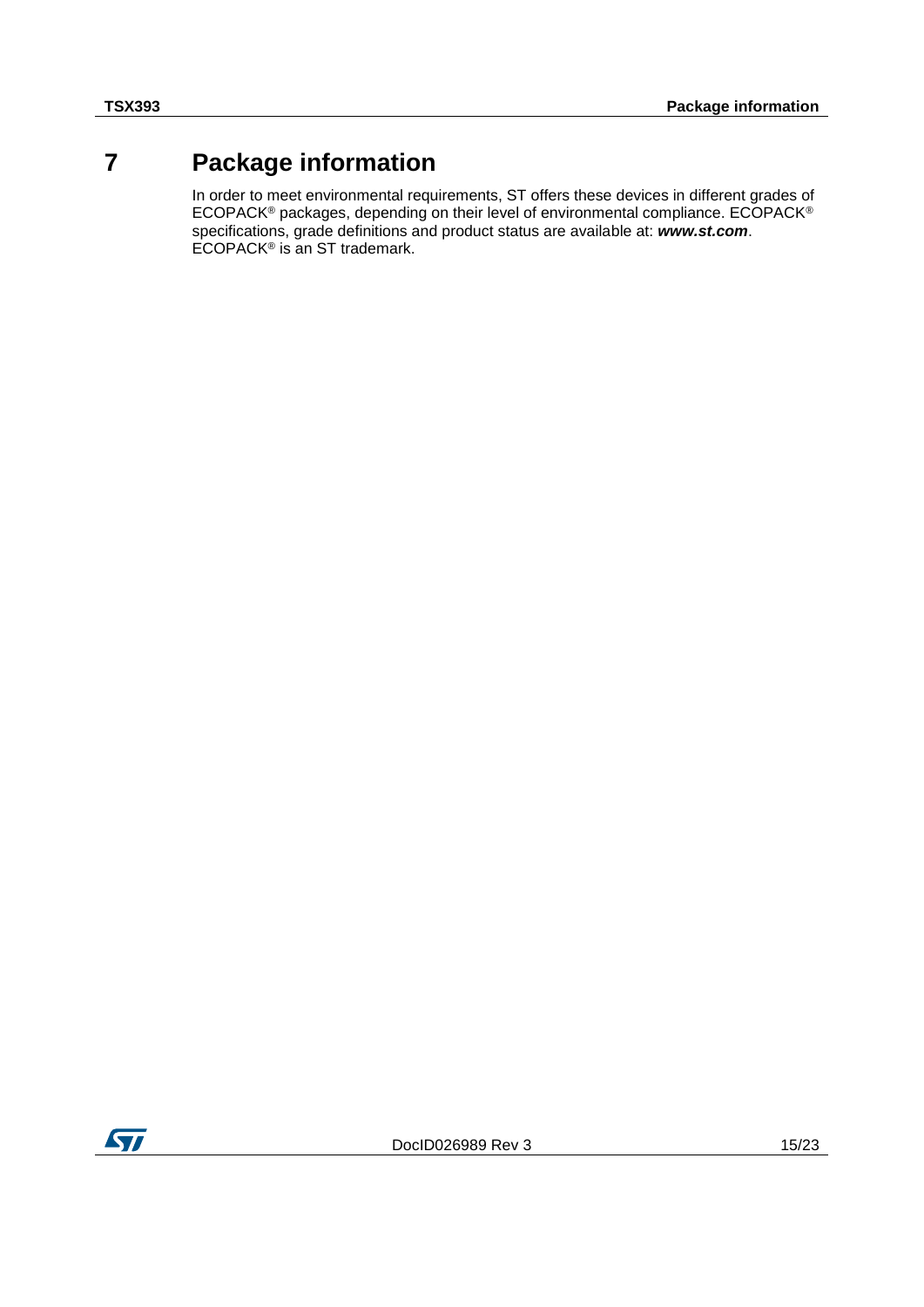## **7.1 SO8 package information**

<span id="page-15-0"></span>

### **Table 6: SO8 mechanical data**

|                |                    | <b>Dimensions</b> |             |             |       |             |
|----------------|--------------------|-------------------|-------------|-------------|-------|-------------|
| Ref.           | <b>Millimeters</b> |                   |             |             |       |             |
|                | Min.               | Typ.              | Max.        | Min.        | Typ.  | <b>Max</b>  |
| A              |                    |                   | 1.75        |             |       | 0.069       |
| A <sub>1</sub> | 0.10               |                   | 0.25        | 0.004       |       | 0.010       |
| A2             | 1.25               |                   |             | 0.049       |       |             |
| b              | 0.28               |                   | 0.48        | 0.011       |       | 0.019       |
| C              | 0.17               |                   | 0.23        | 0.007       |       | 0.010       |
| D              | 4.80               | 4.90              | 5.00        | 0.189       | 0.193 | 0.197       |
| E              | 5.80               | 6.00              | 6.20        | 0.228       | 0.236 | 0.244       |
| E1             | 3.80               | 3.90              | 4.00        | 0.150       | 0.154 | 0.157       |
| е              |                    | 1.27              |             |             | 0.050 |             |
| h              | 0.25               |                   | 0.50        | 0.010       |       | 0.020       |
| L              | 0.40               |                   | 1.27        | 0.016       |       | 0.050       |
| L1             |                    | 1.04              |             |             | 0.040 |             |
| $\mathsf{k}$   | $1^{\circ}$        |                   | $8^{\circ}$ | $1^{\circ}$ |       | $8^{\circ}$ |
| ccc            |                    |                   | 0.10        |             |       | 0.004       |

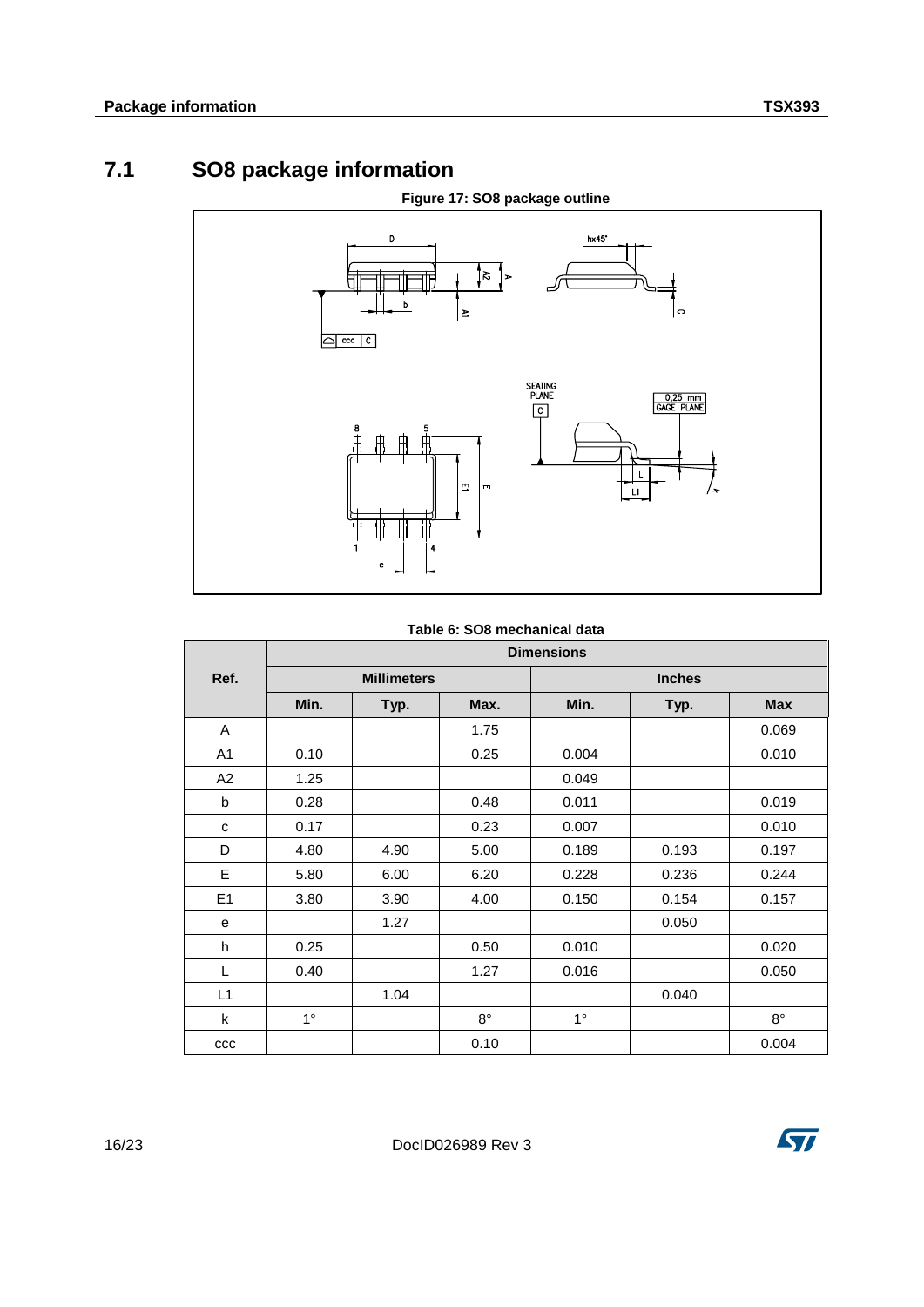## **7.2 TSSOP8 package information**

<span id="page-16-0"></span>

### **Table 7: TSSOP8 mechanical data**

|      | <b>Dimensions</b>  |      |             |               |        |             |  |
|------|--------------------|------|-------------|---------------|--------|-------------|--|
| Ref. | <b>Millimeters</b> |      |             | <b>Inches</b> |        |             |  |
|      | Min.               | Typ. | Max.        | Min.          | Typ.   | Max.        |  |
| A    |                    |      | 1.2         |               |        | 0.047       |  |
| A1   | 0.05               |      | 0.15        | 0.002         |        | 0.006       |  |
| A2   | 0.80               | 1.00 | 1.05        | 0.031         | 0.039  | 0.041       |  |
| b    | 0.19               |      | 0.30        | 0.007         |        | 0.012       |  |
| C    | 0.09               |      | 0.20        | 0.004         |        | 0.008       |  |
| D    | 2.90               | 3.00 | 3.10        | 0.114         | 0.118  | 0.122       |  |
| E    | 6.20               | 6.40 | 6.60        | 0.244         | 0.252  | 0.260       |  |
| E1   | 4.30               | 4.40 | 4.50        | 0.169         | 0.173  | 0.177       |  |
| e    |                    | 0.65 |             |               | 0.0256 |             |  |
| k    | $0^{\circ}$        |      | $8^{\circ}$ | $0^{\circ}$   |        | $8^{\circ}$ |  |
| L    | 0.45               | 0.60 | 0.75        | 0.018         | 0.024  | 0.030       |  |
| L1   |                    | 1    |             |               | 0.039  |             |  |
| aaa  |                    | 0.1  |             |               | 0.004  |             |  |

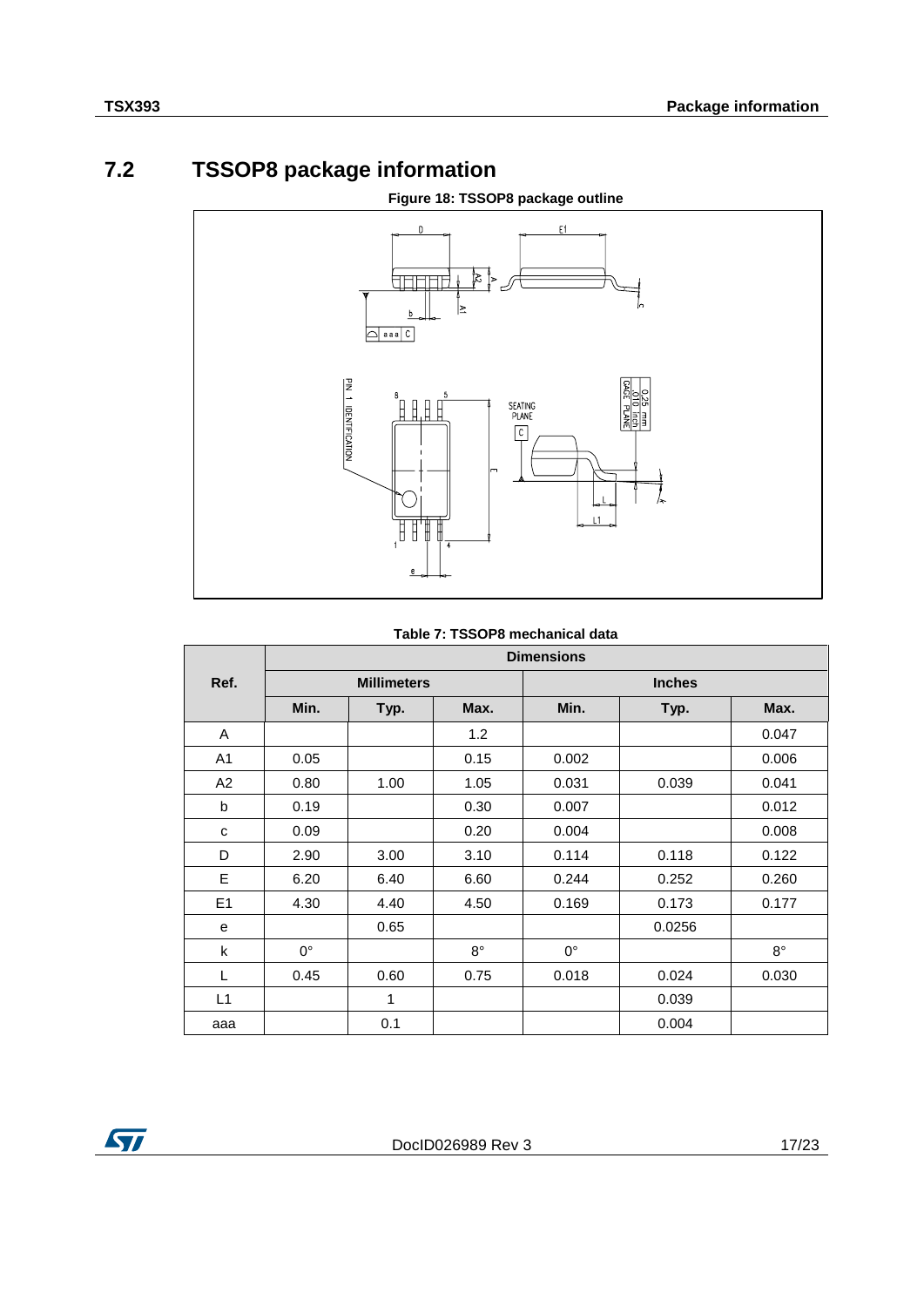<span id="page-17-0"></span>

## **7.3 DFN8 2x2 package information**

### **Table 8: DFN8 2x2 mechanical data**

|      |       |                    |      | <b>Dimensions</b> |       |       |  |
|------|-------|--------------------|------|-------------------|-------|-------|--|
| Ref. |       | <b>Millimeters</b> |      | <b>Inches</b>     |       |       |  |
|      | Min.  | Typ.               | Max. | Min.              | Typ.  | Max.  |  |
| A    | 0.70  | 0.75               | 0.80 | 0.028             | 0.030 | 0.031 |  |
| A1   | 0.00  | 0.02               | 0.05 | 0.000             | 0.001 | 0.002 |  |
| b    | 0.15  | 0.20               | 0.25 | 0.006             | 0.008 | 0.010 |  |
| D    |       | 2.00               |      |                   | 0.079 |       |  |
| E    |       | 2.00               |      |                   | 0.079 |       |  |
| e    |       | 0.50               |      |                   | 0.020 |       |  |
|      | 0.045 | 0.55               | 0.65 | 0.018             | 0.022 | 0.026 |  |
| N    |       |                    |      | 8                 |       |       |  |

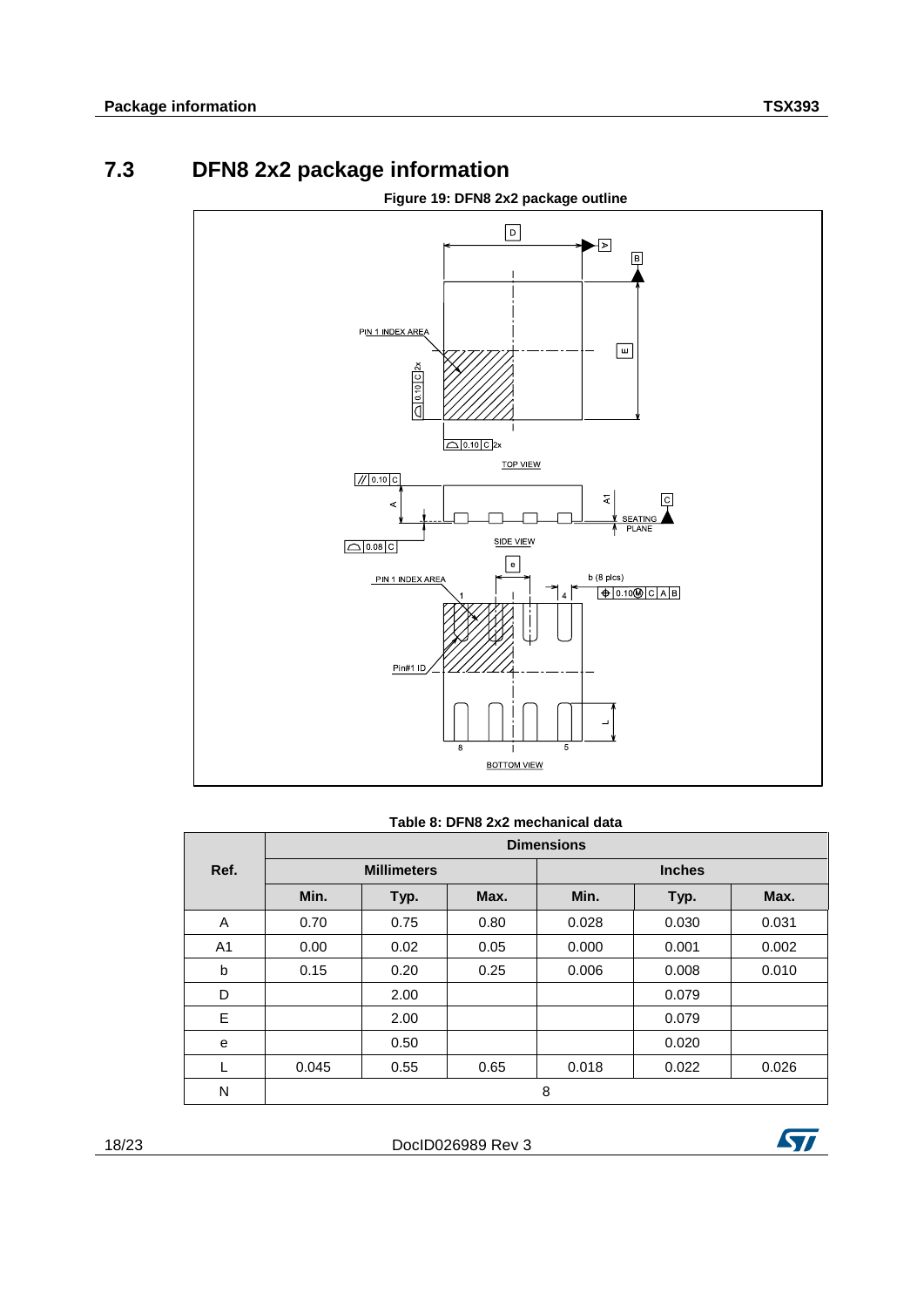

**Figure 20: DFN8 2x2 recommended footprint**

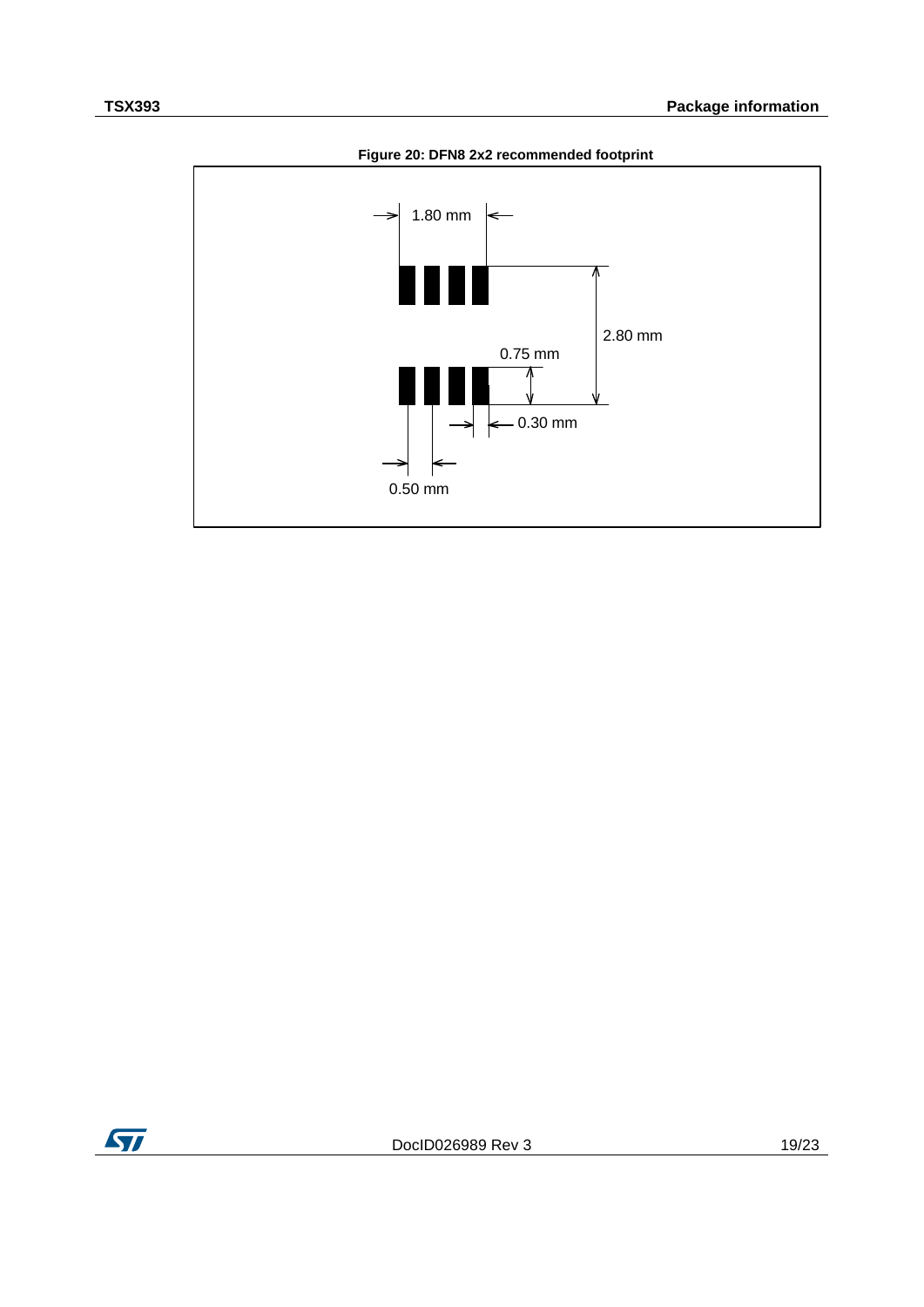## **7.4 MiniSO8 package information**

<span id="page-19-0"></span>

### **Table 9: MiniSO8 mechanical data**

|                | <b>Dimensions</b>  |      |             |               |       |             |  |  |  |
|----------------|--------------------|------|-------------|---------------|-------|-------------|--|--|--|
| Ref.           | <b>Millimeters</b> |      |             | <b>Inches</b> |       |             |  |  |  |
|                | Min.               | Typ. | Max.        | Min.          | Typ.  | Max.        |  |  |  |
| A              |                    |      | 1.1         |               |       | 0.043       |  |  |  |
| A <sub>1</sub> | $\Omega$           |      | 0.15        | 0             |       | 0.006       |  |  |  |
| A2             | 0.75               | 0.85 | 0.95        | 0.030         | 0.033 | 0.037       |  |  |  |
| b              | 0.22               |      | 0.40        | 0.009         |       | 0.016       |  |  |  |
| C              | 0.08               |      | 0.23        | 0.003         |       | 0.009       |  |  |  |
| D              | 2.80               | 3.00 | 3.20        | 0.11          | 0.118 | 0.126       |  |  |  |
| E              | 4.65               | 4.90 | 5.15        | 0.183         | 0.193 | 0.203       |  |  |  |
| E1             | 2.80               | 3.00 | 3.10        | 0.11          | 0.118 | 0.122       |  |  |  |
| e              |                    | 0.65 |             |               | 0.026 |             |  |  |  |
| L              | 0.40               | 0.60 | 0.80        | 0.016         | 0.024 | 0.031       |  |  |  |
| L1             |                    | 0.95 |             |               | 0.037 |             |  |  |  |
| L2             |                    | 0.25 |             |               | 0.010 |             |  |  |  |
| k              | $0^{\circ}$        |      | $8^{\circ}$ | $0^{\circ}$   |       | $8^{\circ}$ |  |  |  |
| $_{\rm ccc}$   |                    |      | 0.10        |               |       | 0.004       |  |  |  |

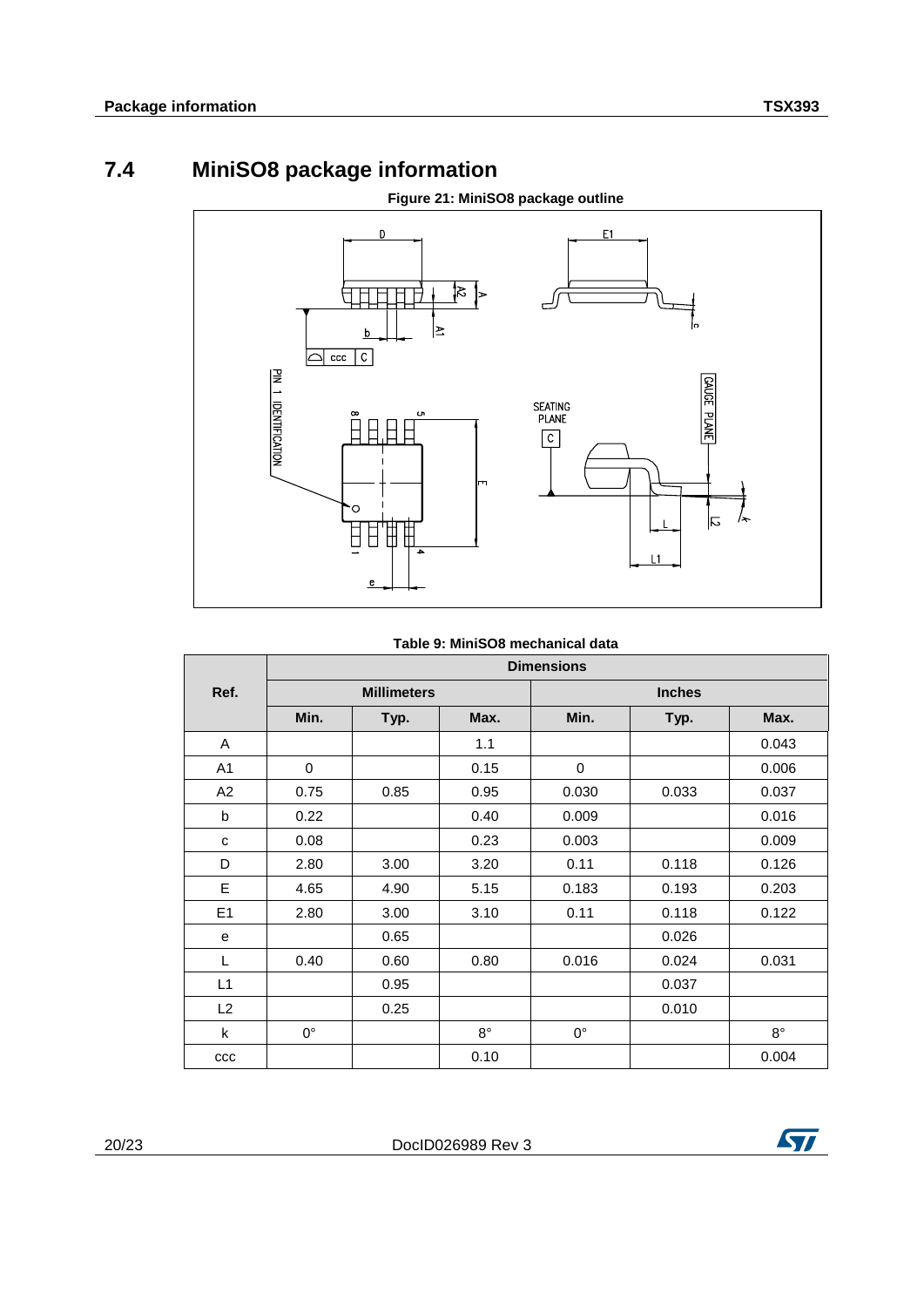# **8 Ordering information**

<span id="page-20-2"></span><span id="page-20-0"></span>

| Table 10: Order codes |                   |                        |                |                  |  |  |  |  |  |  |
|-----------------------|-------------------|------------------------|----------------|------------------|--|--|--|--|--|--|
| Order code            | Temperature range | Package                | <b>Packing</b> | <b>Marking</b>   |  |  |  |  |  |  |
| TSX393IDT             |                   | SO <sub>8</sub>        |                | SX3931           |  |  |  |  |  |  |
| TSX393IPT             |                   | TSSOP8                 |                | SX393            |  |  |  |  |  |  |
| TSX393IST             | $-40 °C$ , 125 °C | MiniSO8                | Tape and reel  | K530             |  |  |  |  |  |  |
| <b>TSX393IQ2T</b>     |                   | <b>DFN8 2x2</b>        |                | K <sub>5</sub> K |  |  |  |  |  |  |
| <b>TSX393IYDT</b> (1) |                   | SO8 (automotive grade) |                | <b>SX393IY</b>   |  |  |  |  |  |  |

### **Notes:**

<span id="page-20-1"></span>(1)Automotive qualification on-going.

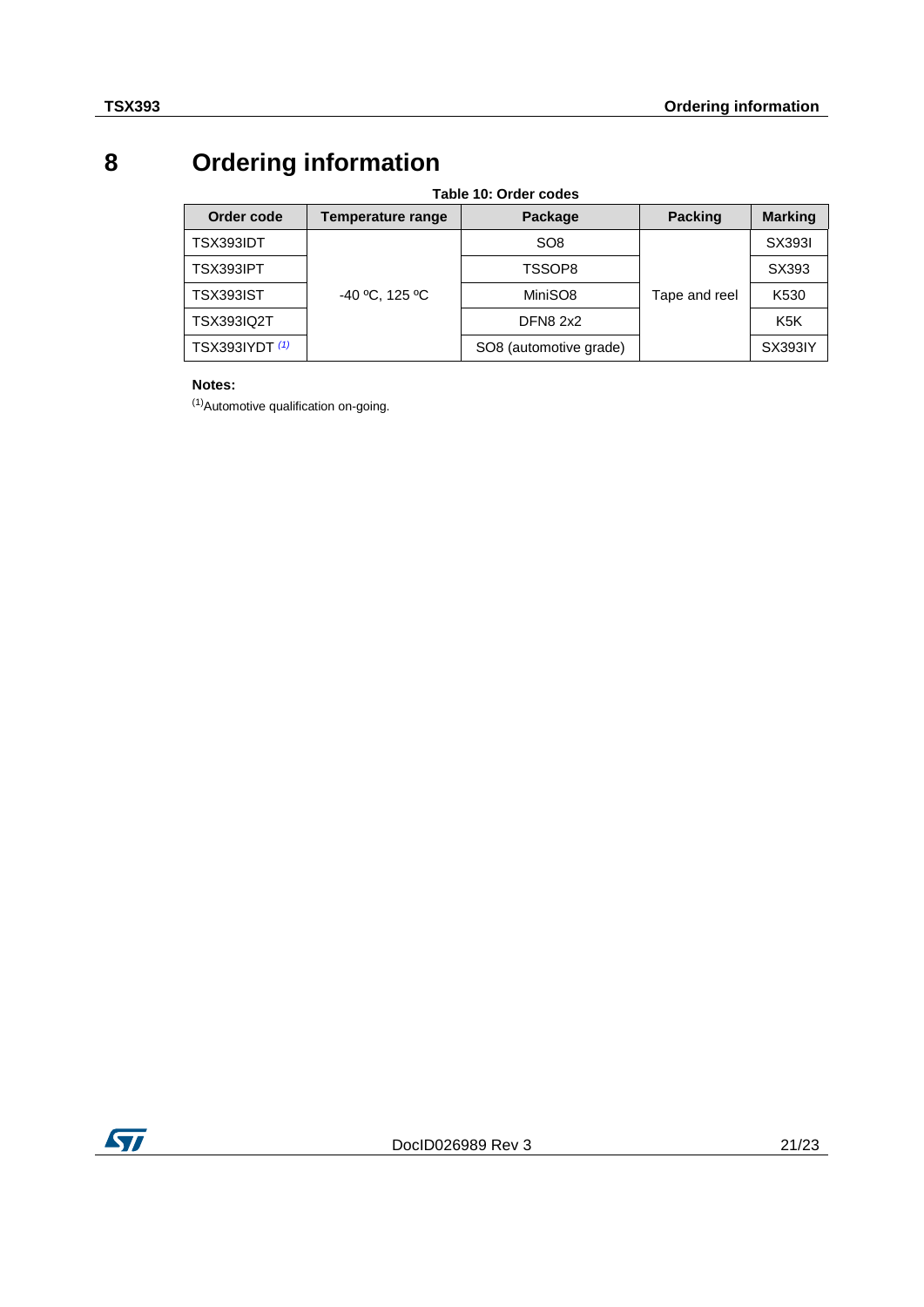# **9 Revision history**

<span id="page-21-0"></span>

| <u>rable TT. Document revision mistory</u> |                 |                                                                                                                                                                                                                                                                                  |
|--------------------------------------------|-----------------|----------------------------------------------------------------------------------------------------------------------------------------------------------------------------------------------------------------------------------------------------------------------------------|
| <b>Date</b>                                | <b>Revision</b> | <b>Changes</b>                                                                                                                                                                                                                                                                   |
| 30-Oct-2014                                |                 | Initial release.                                                                                                                                                                                                                                                                 |
| 07-Sep-2015                                | 2               | Table 1: "Absoluet maximum ratings (AMR)": updated $Rthia$<br>value for the DFN8 2x2 package.<br>Section 7.3" "DFN8 2x2 package information": replaced<br>pacakge outline, mechanical data, and recommended<br>footprint by "non-exposed" pad information.                       |
| 06-Jun-2016                                | 3               | Table 3, Table 4, and Table 5: updated $I_{\text{io}}$ and $I_{\text{ib}}$ temperature<br>max values, updated V <sub>OL</sub> condition. In Table 3 only, updated<br>$t_{PHL}$ max value. In Table 5 only, updated $I_{OH}$ condition.<br>Table 10: updated automotive footnote. |

### **Table 11: Document revision history**